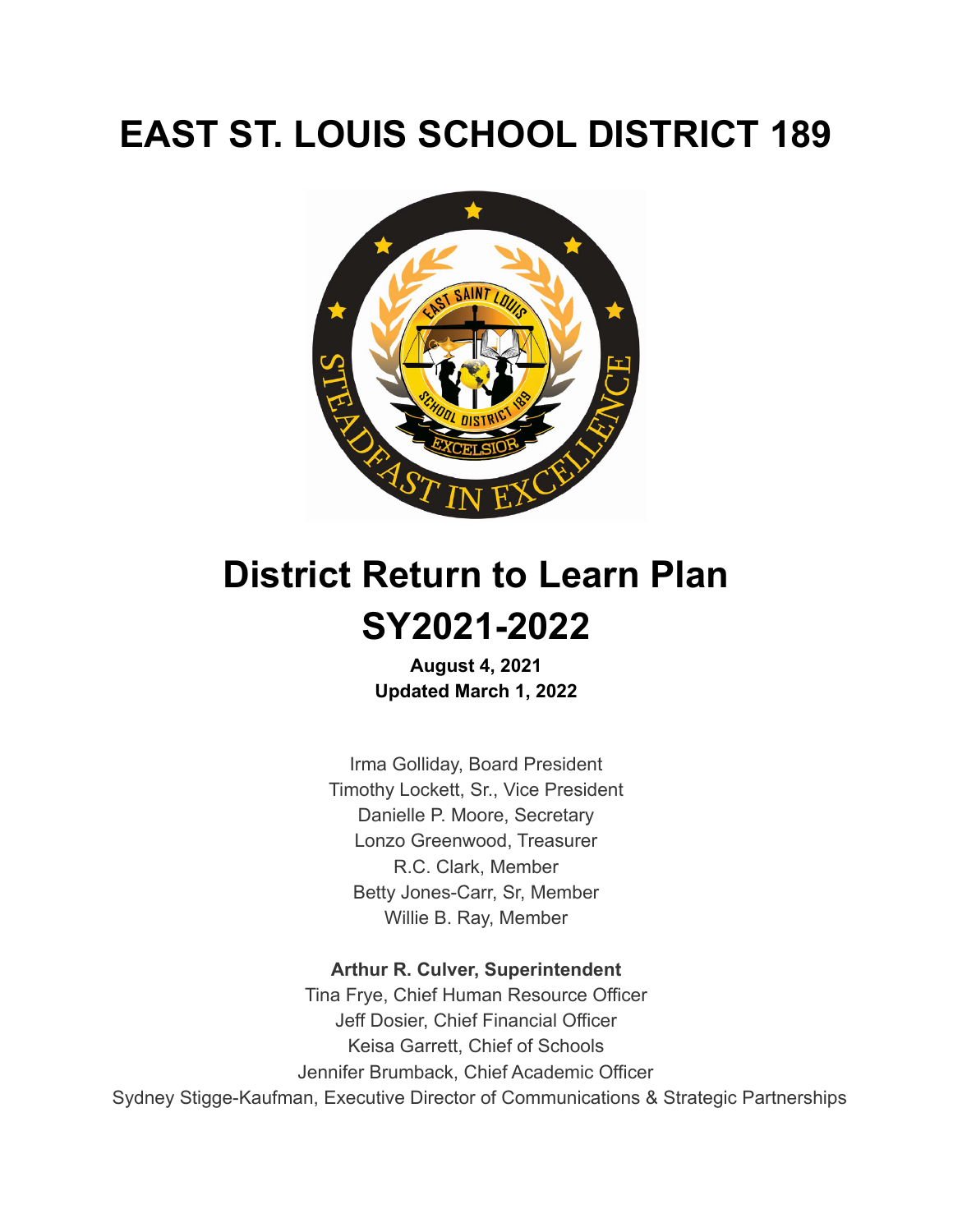## Table of Contents

|                                                                                                                                                                                                                                                                                                                                                                                    | Page(s) |
|------------------------------------------------------------------------------------------------------------------------------------------------------------------------------------------------------------------------------------------------------------------------------------------------------------------------------------------------------------------------------------|---------|
|                                                                                                                                                                                                                                                                                                                                                                                    |         |
|                                                                                                                                                                                                                                                                                                                                                                                    |         |
|                                                                                                                                                                                                                                                                                                                                                                                    |         |
| Section I: Academics and Operations<br>Instructional Time Requirements for Quarantined Students<br>Remote Access of In-Person Learning                                                                                                                                                                                                                                             |         |
| <b>Multilingual Learners</b><br><b>Special Education and Related Services</b><br>Digital Resources for Core Subject Areas and Social-Emotional Supports  16-18                                                                                                                                                                                                                     |         |
| Section II: Health and Safety Guidance                                                                                                                                                                                                                                                                                                                                             |         |
| Vaccinations, Consistent and Correct Mask Use,<br>Physical Distancing, On-Site Screening and Testing, Ventilation,<br>Handwashing & Respiratory Etiquette, Staying Home When Sick<br>Contract Tracing/ Isolation/ Quarantine, Cleaning and Disinfecting<br>Other Health/Safety Procedures and Recommendations  24<br>Parent, Visitor, and Volunteer Guidance and Procedures  24-27 |         |
| Section III: Communication                                                                                                                                                                                                                                                                                                                                                         |         |
| East St. Louis SD 189 School and Building Leader Directory  27-29                                                                                                                                                                                                                                                                                                                  |         |
|                                                                                                                                                                                                                                                                                                                                                                                    |         |

Content for this document is based on ISBE, IDPH, and CDC Guidance and has been modified for School *District 189's use and is subject to change based on community conditions related to COVID-19.*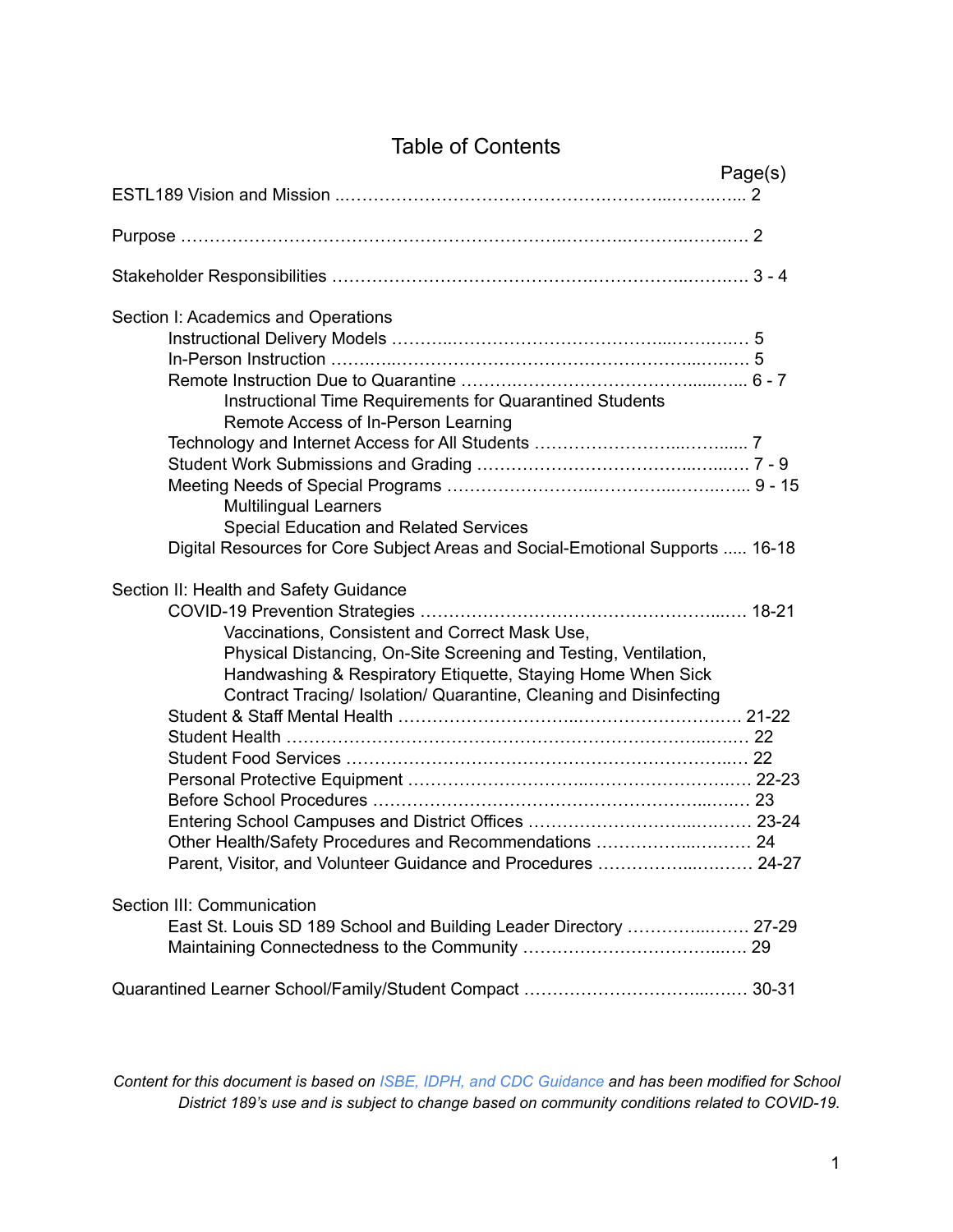## **SCHOOL DISTRICT 189 VISION**

*Students in East St Louis School District 189 are supported physically, socially, and emotionally in a safe and nurturing environment to achieve academic success that prepares them for college, the workforce, and citizenship in the 21 st century.*

## **SCHOOL DISTRICT 189 MISSION**

*The Mission of School District 189 is to cultivate the potential in every student to thrive as a global citizen by inspiring a love of learning and civic engagement, by challenging and supporting every student to achieve academic excellence, and by embracing the full richness of our community.*

## **PURPOSE**

East St. Louis School District 189 (ESTL189) continues its commitment to provide students with physical, social and emotional support so that each child may reach the full potential of their academic success, even when unexpected circumstances force students to attend school in an in-person, remote, or blended learning model. In response to Illinois State Board of Education's (ISBE) recommendations and Illinois State Code, the district has developed responsive instructional delivery models to meet the learning needs of our students as we return to a full in-person learning plan.

The ESTL 189 Return to Learn Plan is designed to accomplish four goals.

- 1. Provide a safe and healthy teaching and learning environment for district leaders, teachers, staff, students, and families.
- 2. Ensure all students have daily opportunities to continue learning that focuses on critical, high level Illinois Learning Standards.
- 3. Minimize instructional loss while maximizing resources available to students and teachers by aligning during and after-school activities to support specific strategies that address gaps in learning.
- 4. Provide students and families with routines, structures and supports to meet academic and social-emotional needs, regardless of delivery model.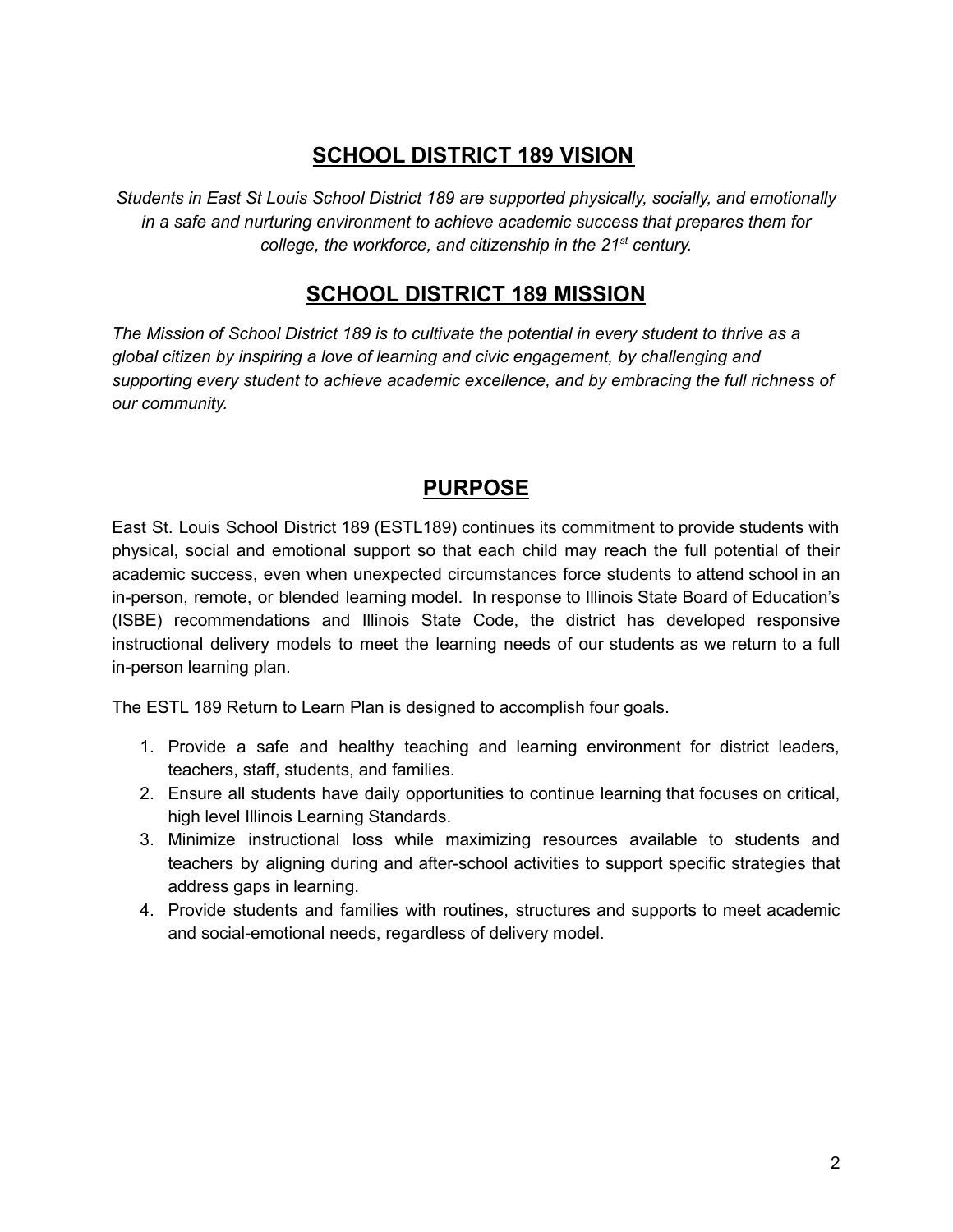# **STAKEHOLDER RESPONSIBILITIES**

Learning Plans only works if everyone is involved and participates.

| <b>Stakeholder Responsibilities</b>               |                                                                                                                                                                                                                                                                                                                                                                                                                                                                                                                                                                                                                                                                                                                                                                                                                                                                                                                                                                                           |  |
|---------------------------------------------------|-------------------------------------------------------------------------------------------------------------------------------------------------------------------------------------------------------------------------------------------------------------------------------------------------------------------------------------------------------------------------------------------------------------------------------------------------------------------------------------------------------------------------------------------------------------------------------------------------------------------------------------------------------------------------------------------------------------------------------------------------------------------------------------------------------------------------------------------------------------------------------------------------------------------------------------------------------------------------------------------|--|
| <b>District</b><br><b>Responsibilities</b>        | Develop thoughtful and accessible curriculum,<br>$\bullet$<br>instruction and assessments.<br>Support schools in planning and implementing instruction.<br>$\bullet$<br>Help schools identify needed resources in the community<br>$\bullet$<br>(academic, health, social, emotional).<br>Provide students with chromebooks for use at home.<br>$\bullet$<br>Develop a district-wide social-emotional learning plan.<br>$\bullet$                                                                                                                                                                                                                                                                                                                                                                                                                                                                                                                                                         |  |
| <b>School</b><br><b>Responsibilities</b>          | Monitor the implementation of the curriculum and assessments.<br>$\bullet$<br>Communicate regularly with all stakeholders.<br>$\bullet$<br>Support teachers in planning and implementing instruction.<br>$\bullet$<br>Develop improvement plans based on student performance<br>$\bullet$<br>data to meet the needs of students' as a result of learning loss<br>and for the acceleration of instruction.<br>Help caregivers develop skills necessary to support learning<br>$\bullet$<br>and find needed resources in the community (academic,<br>health, social).<br>Develop a plan to check on students' well-being during possible<br>periods of remote instruction.                                                                                                                                                                                                                                                                                                                  |  |
| <b>Teacher Faculty</b><br><b>Responsibilities</b> | Provide a range of meaningful, differentiated learning<br>$\bullet$<br>opportunities that meet the needs of all learners during the<br>period of in-person, remote or hybrid learning.<br>Provide regular feedback to students on progress related to<br>$\bullet$<br>learning activities.<br>Use student data to determine appropriate next-steps toward<br>$\bullet$<br>improved academic and social-emotional growth.<br>Be available at scheduled times to answer student/caregiver<br>$\bullet$<br>questions.<br>Provide timely feedback on student work.<br>$\bullet$<br>Communicate regularly with students and caregivers. Make<br>$\bullet$<br>sure to ask questions that will provide information as to a<br>student's mental and physical well-being.<br>Regularly ask your students if they have questions or need<br>$\bullet$<br>help and demonstrate that you are a trusted adult supporter.<br>Uphold your duties as a mandated reporter, even when<br>teaching remotely. |  |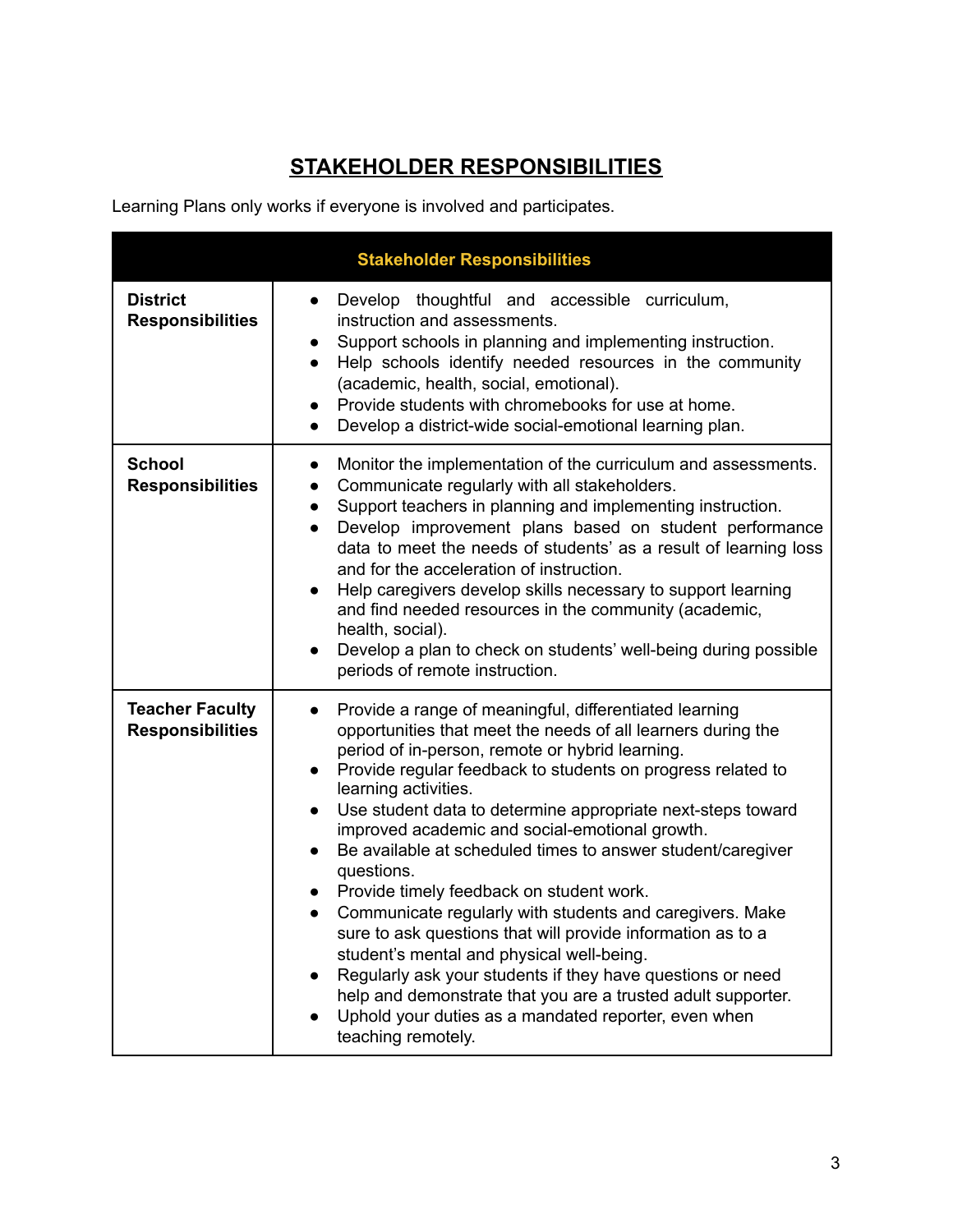| Non-Teaching<br><b>Faculty &amp; Staff</b><br><b>Responsibilities</b> | Conduct small group, research-based counseling sessions to<br>support students' social, emotional, and behavioral health.<br>Provide academic and emotional support to students before,<br>$\bullet$<br>during, and after class sessions.<br>Assist classroom teachers with relevant educational duties<br>(attendance, organization, small/large group instruction,<br>$etc.$ ).<br>Participate in classrooms to better assist students during<br>class times.<br>Collaborate with classroom teacher(s) on content and<br>delivery systems.<br>Conduct regular wellness checks on teacher-identified groups<br>of disengaged students.<br>Form support groups to encourage social interactions for<br>students struggling with learning environment changes.<br>Uphold duties as a mandated reporter, regardless of<br>in-person or remote work.<br>Form parent support groups to help caregivers navigate<br>learning expectations, technological challenges, employment<br>challenges, etc. |
|-----------------------------------------------------------------------|------------------------------------------------------------------------------------------------------------------------------------------------------------------------------------------------------------------------------------------------------------------------------------------------------------------------------------------------------------------------------------------------------------------------------------------------------------------------------------------------------------------------------------------------------------------------------------------------------------------------------------------------------------------------------------------------------------------------------------------------------------------------------------------------------------------------------------------------------------------------------------------------------------------------------------------------------------------------------------------------|
| <b>Student</b><br><b>Responsibilities</b>                             | Actively engage in all learning activities.<br>Complete your assigned work by the due date.<br>Ask clarifying questions when you need help and<br>communicate if you are struggling emotionally, physically, or<br>academically.<br>Be respectful to yourself, teachers and peers.<br>Comply with health and safety policies.<br>$\bullet$<br>Take care to get enough rest and commit to self-care.<br>$\bullet$                                                                                                                                                                                                                                                                                                                                                                                                                                                                                                                                                                               |
| Caregiver<br><b>Responsibilities</b>                                  | Review syllabi, learning expectations, deadlines, etc.<br>Reserve a space for students to complete homework.<br>Encourage students to get enough sleep.<br>Set sensible time limits for technology use.<br>Talk to students about their work every day.<br>Set a schedule to help students establish and follow regular<br>daily routines.<br>Request technological support, as needed, from your child's<br>building principal.<br>Encourage students to follow the school's/teacher's behavioral<br>expectations while engaged in learning.                                                                                                                                                                                                                                                                                                                                                                                                                                                  |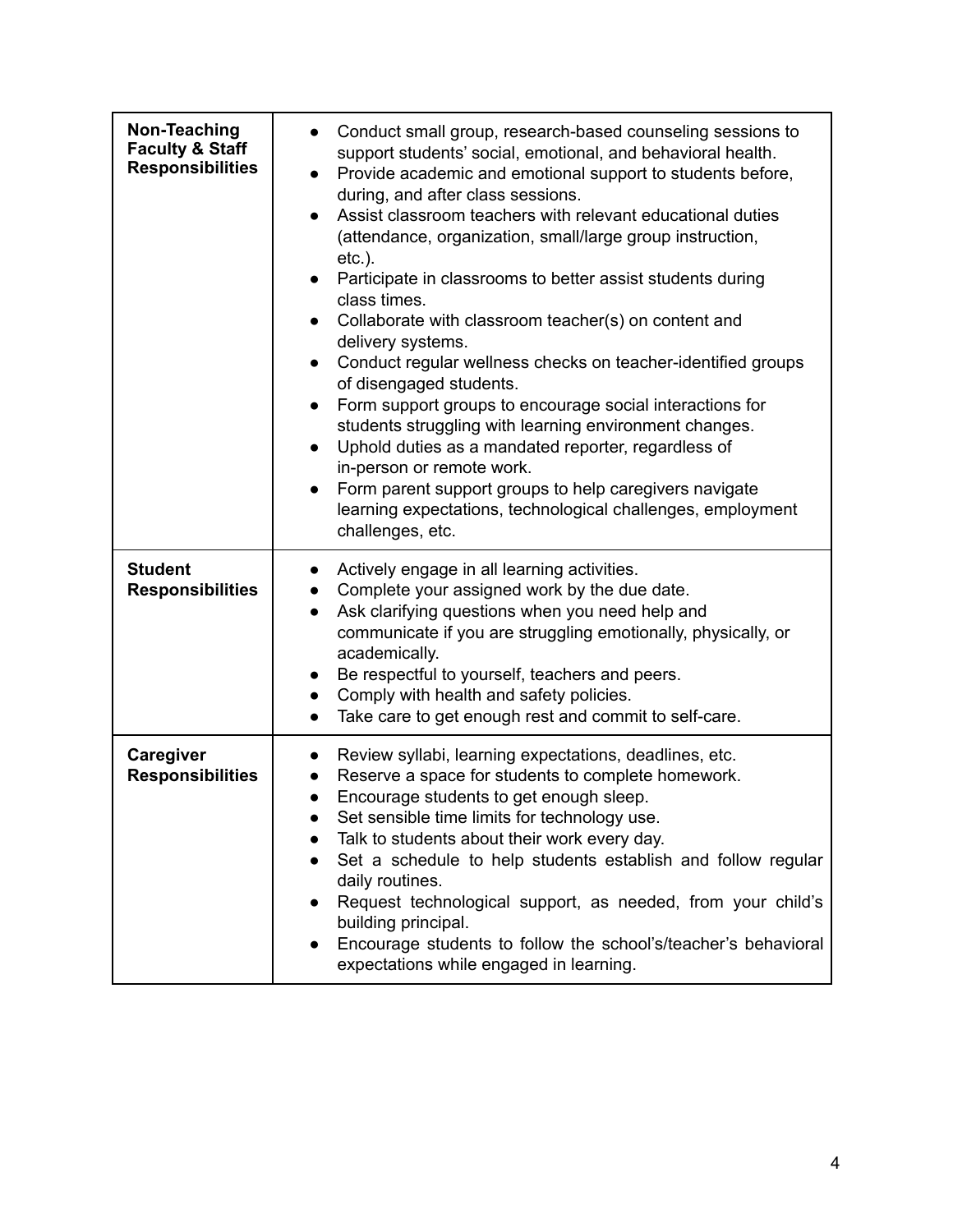# **Section I: ACADEMICS & OPERATIONS**

# **INSTRUCTIONAL DELIVERY MODELS**

School District 189 will begin the school year in full in-person instructional mode. The district will remain responsive to the Governor's Executive Orders, Illinois State Board of Education (ISBE) guidance, updates from Illinois Department of Public Health (IDPH), St. Clair Regional Education Office #50 (ROE #50) guidance, and East Side Health District statistics. Because COVID response information and guidance changes quickly, the district must be flexible in its response to meet the goals of this Return to Learn plan. The district may shift, as appropriate, between two delivery models.

| <u>In-Person</u><br>Students, Teachers, and Staff in Attendance<br>for Face-to-Face Learning<br>Each Day | <b>Remote</b><br>Learning through Virtual Synchronous and<br>Asynchronous Instruction Using Print and/or<br>Online Resources with Guidance from<br><b>Teachers and Support Staff</b> |
|----------------------------------------------------------------------------------------------------------|--------------------------------------------------------------------------------------------------------------------------------------------------------------------------------------|
| District 189 will return to a full in-person<br>instructional model.                                     | This will only be available for students who<br>are not eligible for a vaccine and have been<br>quarantined due to an exposure to COVID.                                             |

The State Superintendent determined that Remote Learning Plans must ensure at least five clock hours per day of a combination of instruction and school work for each student who would normally receive a full day of instruction. ISBE strongly recommends, and District 189 will support, that in any Remote Instruction Plan, students will participate in at least 2.5 hours per day of synchronous learning where real-time instruction and/or live interaction between students and their teachers take place.

# **IN-PERSON INSTRUCTION**

#### **All District 189 students will return to in-person learning**. 1

<sup>1</sup> Exceptions to this will include:

- Students who have been quarantined by the local health department.
- Students who qualify for Homebound services or remote instruction due to a family member having underlying health conditions.

# **REMOTE INSTRUCTION DUE TO QUARANTINE**

Students who are ineligible for the COVID vaccine **AND** are notified by the local health department of a need to quarantine are eligible for quarantine remote instruction. This is intended to last no longer than 10 school days.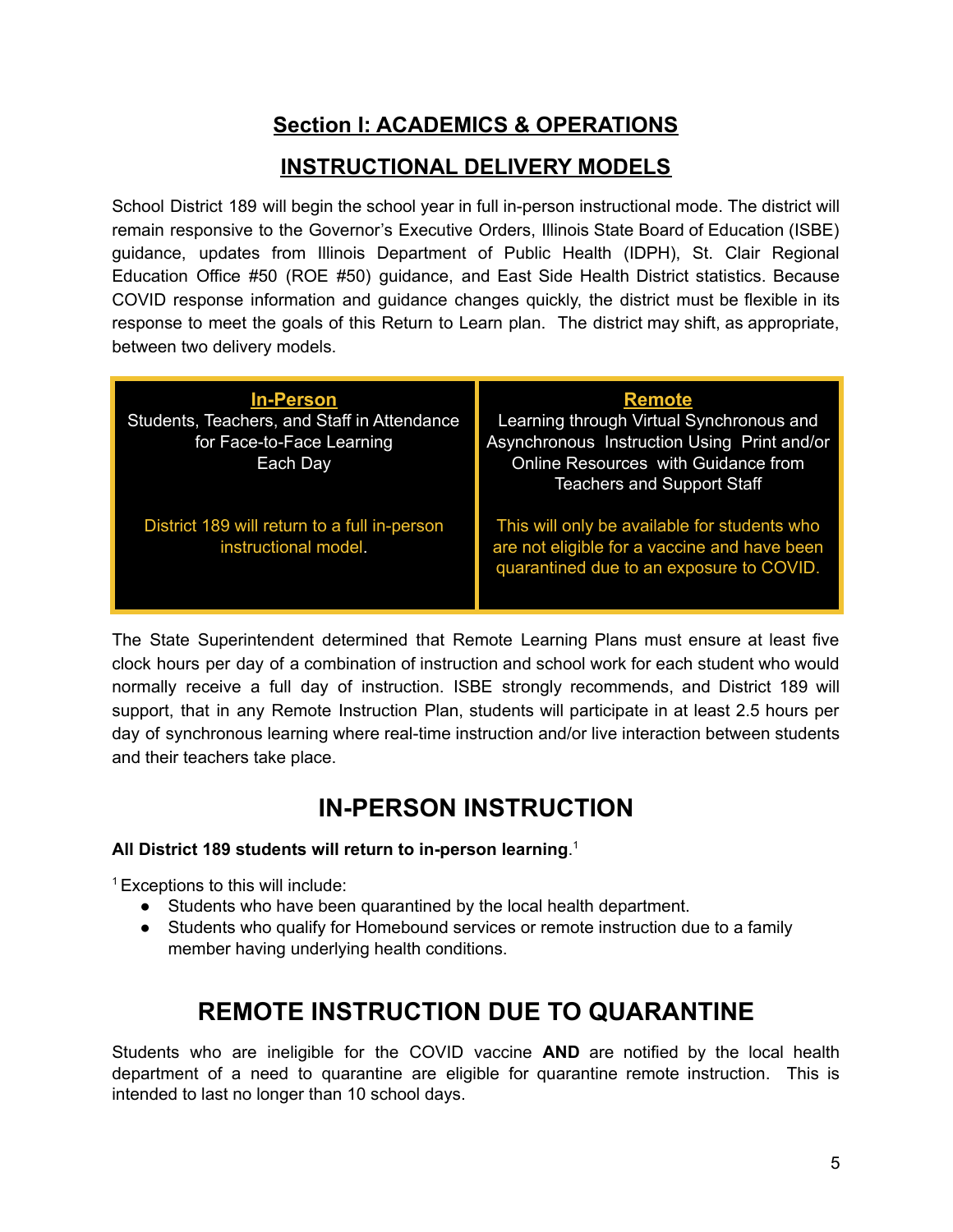#### **Instructional Time Requirements for Quarantined Students**

Quarantined students will be actively engaged in learning for 5 hours each school day to ensure continuous growth and improvement in their learning. Of those hours, students are required to be engaged in synchronous learning activities for a minimum of 2.5 hours each school day.

| <b>Common Formats for Online Instruction</b>                                                    |                                                                                                                                             |
|-------------------------------------------------------------------------------------------------|---------------------------------------------------------------------------------------------------------------------------------------------|
| <b>Synchronous (Teacher Led)</b>                                                                | <b>Asynchronous (Teacher Directed)</b>                                                                                                      |
| Real-time, interactive teacher-to-student<br>instruction using Google Hangouts Meet<br>or Zoom. | Teachers post course assignments via<br>email or Google Classroom and students<br>complete the assignments within a<br>designated timeline. |

| <b>Characteristics of Online Instruction</b>                                                                                                            |                                                 |
|---------------------------------------------------------------------------------------------------------------------------------------------------------|-------------------------------------------------|
| <b>Synchronous (Teacher Led)</b>                                                                                                                        | <b>Asynchronous (Teacher Directed)</b>          |
| Teacher Delivers Lesson Live - Webinar<br>Style Face-To-Face<br>(Google Hangouts Meet/Zoom)                                                             | Lesson is Pre-Recorded or Task is<br>Pre-Loaded |
| <b>Real-Time Breakout Groups</b>                                                                                                                        | Self-Paced Work                                 |
| Live Chat                                                                                                                                               | Discussion Boards                               |
| Real-Time Discussions, Polls,<br>Assessments                                                                                                            | Collaborative Google-Based Projects             |
| Keep in mind teachers can combine thesehave a live chat running (to answer<br>students' questions) while students are working on a self-paced activity. |                                                 |

#### **Remote Access of In-Person Learning (Blended Learning)**

Both ISBE and IDPH agree that in-person learning is the goal, but it may not be safe or feasible to fully resume in-person learning in every situation. If local pandemic conditions warrant a necessary change in learning models as determined by the local health department and/or IDPH, then alternative learning models may be instated. In these cases, schools and teachers may combine some aspects of remote access of in-person learning with some aspects of asynchronous learning in order to meet the unique needs of their students.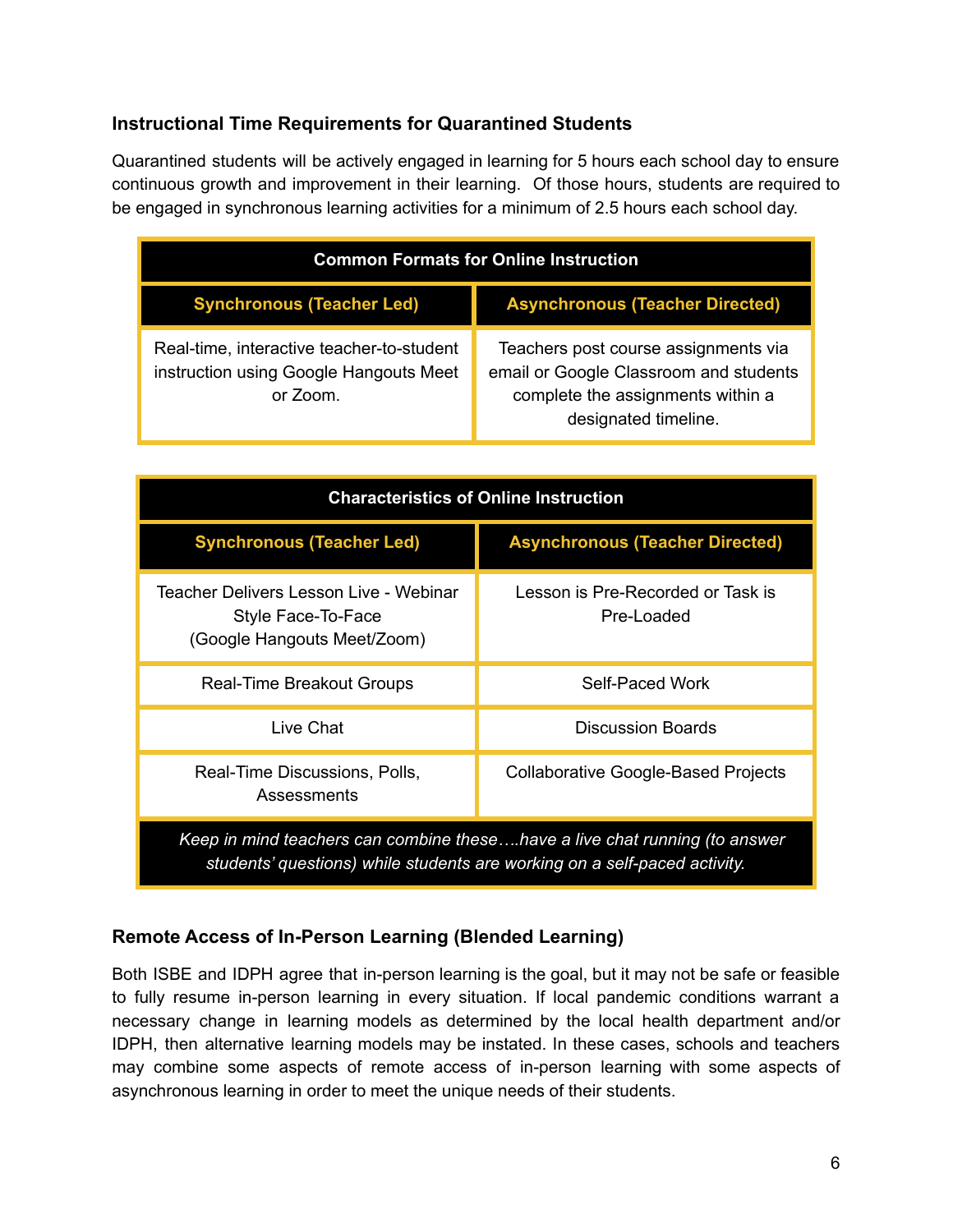Teachers will be encouraged to continue using Google Classroom and Meets so as to accommodate students that must miss in-person learning. This will provide access to all students to participate in learning activities. As outlined in the District 189 Grading Guidelines, students who are unable to complete an in-class assignment (due to an absence) will be given an alternative assignment.

Students will communicate with their teachers using their district-issued chromebook. The student and teacher will develop a schedule allowing the student to participate in a minimum of 2.5 hours of in-class activities. Independent assignments will make up the remainder of the minimum 5 hour school-day requirement for the quarantine period.

# **TECHNOLOGY AND INTERNET ACCESS FOR ALL STUDENTS**

All students in grades 1 - 12 will receive a district-issued Chromebook for academic use only. Students are responsible for keeping the device clean and in good working condition. Should the Chromebook and any issued hotspot become defective, the student will need to return the device to their home school for a replacement.

All devices must be returned at the end of the school year for regular maintenance.

#### **Internet Access**

To the greatest extent possible, School District 189 continues to collaborate with internet service providers and local governmental agencies to attempt to provide cellular devices and free Wi-Fi to all households. If families are without internet access in the home, a parent or guardian should contact their student's building principal to receive support.

#### **Distribution of Devices**

Individual schools will periodically provide opportunities for parents and students to obtain electronic devices. Parents should communicate their individual needs for resources with building leaders and teachers.

### **STUDENT WORK SUBMISSIONS AND GRADING**

Teachers are encouraged to create purposeful activities allowing students to demonstrate their learning in various ways. (ie. written work, essays, journals, portfolios, discussion posts, video response, pictures, and other artifacts) Students will submit their work by sharing documents through Google Classroom, email documents, photos or videos of work, or by any previously agreed upon method.

ISBE strongly recommends that teachers focus on providing feedback in a timely manner to students. Providing specific feedback in a timely manner helps improve student learning. Feedback consistently ranks as one of the most powerful drivers of student achievement, according to research (Hattie, 2012). [Some](https://www.thegraidenetwork.com/blog-all/2020/4/20/distance-learning-to-grade-or-not-to-grade) have even speculated that *effective feedback is equivalent to eight additional months of learning per school year*.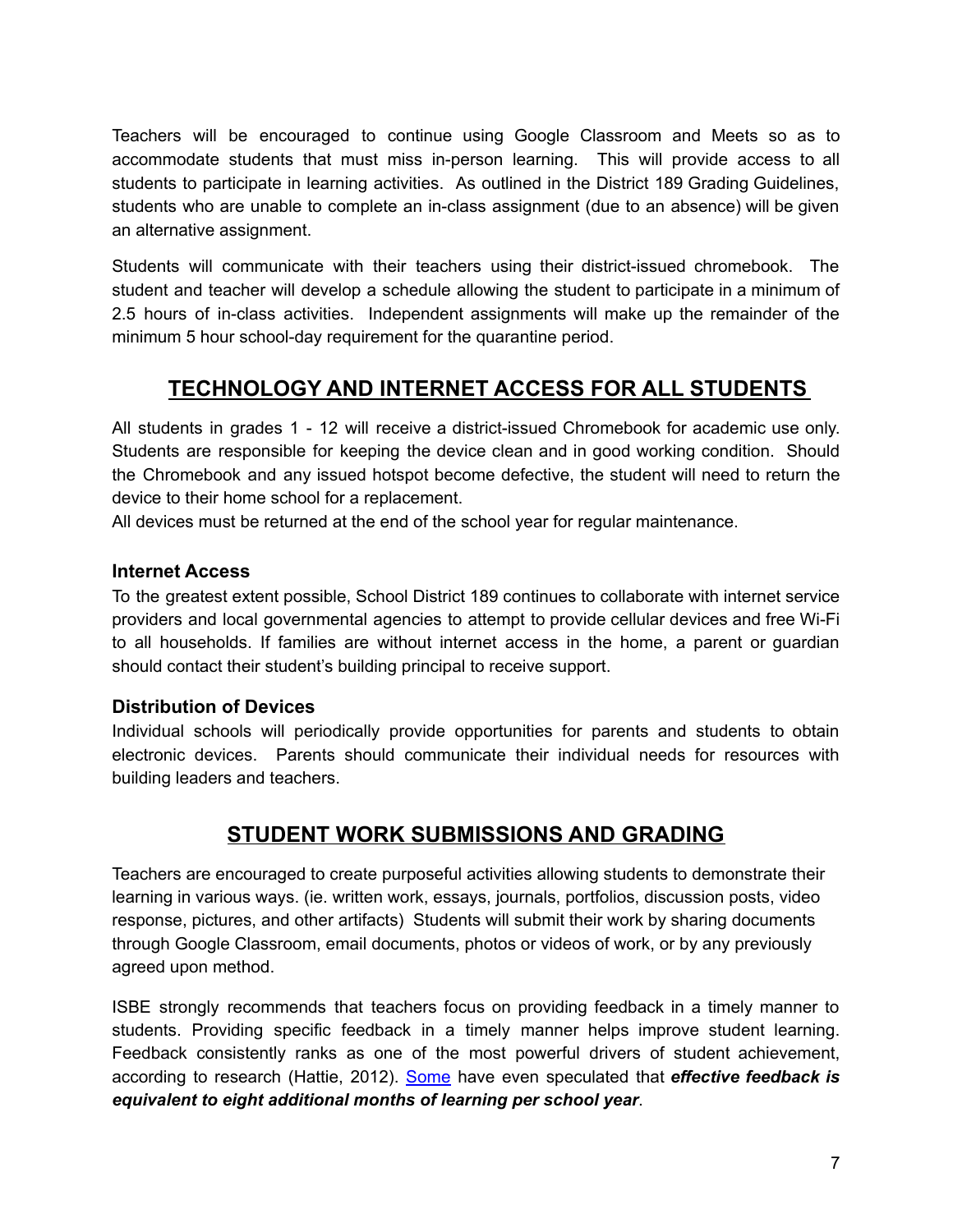Teacher feedback must be actionable and specific. Feedback that is actionable provides students with something they can do to improve their assignment or project toward deeper attainment of the aligned standards. Specific feedback helps students to know in detail what improvement is needed. Keeping your feedback to the goal of mastering a standard or content will encourage and motivate the students to apply themselves.

Grading is defined as the evaluation of student work and academic performance reported on an ongoing and summative basis. Grading and assessment provide meaningful and ongoing feedback to students and caregivers in a confidential manner. **It is important to keep in mind that students can learn without grades, yet they cannot learn without formative assessment and feedback.** Meaningful, differentiated grading and assessment practices encourage dialogue among practitioners and students in individual and collaborative settings. Grading and assessment are ongoing and related to student learning and growth. The chart below provides characteristics and some examples of monitoring student learning in both the remote and hybrid contexts.

| <b>Formative</b>                                                                                                                                                                                                                                                                                                                                                                                                                    | <b>Summative</b>                                                                                                                                                                                                                                                                                                                                                                                                         |
|-------------------------------------------------------------------------------------------------------------------------------------------------------------------------------------------------------------------------------------------------------------------------------------------------------------------------------------------------------------------------------------------------------------------------------------|--------------------------------------------------------------------------------------------------------------------------------------------------------------------------------------------------------------------------------------------------------------------------------------------------------------------------------------------------------------------------------------------------------------------------|
| <b>Assessment for Learning</b>                                                                                                                                                                                                                                                                                                                                                                                                      | <b>Assessment of Learning</b>                                                                                                                                                                                                                                                                                                                                                                                            |
| Standards-based grading<br>Portfolio (digital, hard copy)<br>Performance-based<br>Benchmark assessment<br>Coaching, cueing, prompting,<br>questioning<br>Supportive, purposeful<br>Focused on student growth<br>Curriculum- and<br>classroom-based instructional<br>assessment<br>Part of the learning process<br>Student/teacher partnership<br>Dialogue journals, learning logs<br>Self-assessment<br>Collaborative<br>Reflective | Criteria for work and expectations<br>(exemplars)<br>Benchmark<br>Portfolio (digital, hard copy)<br>$\bullet$<br>End of unit interviews,<br>$\bullet$<br>conversations,<br>presentations,<br>Products, performances, projects<br>$\bullet$<br>with rubrics<br>• Self-assessment<br><b>Writing reflections</b><br>Recorded presentations,<br>$\bullet$<br>explanations<br>• Collaborative<br>Practice in online platforms |

Learning may be formatively and summatively assessed to support student learning and continuity of education. Grading and assessment are meant to provide feedback and communication to students and caregivers with the focus on learning, growth, and progress. Meaningful grading and assessment provide students the opportunity to redo, make up, or try again to complete, show progress, or attempt to complete work assigned.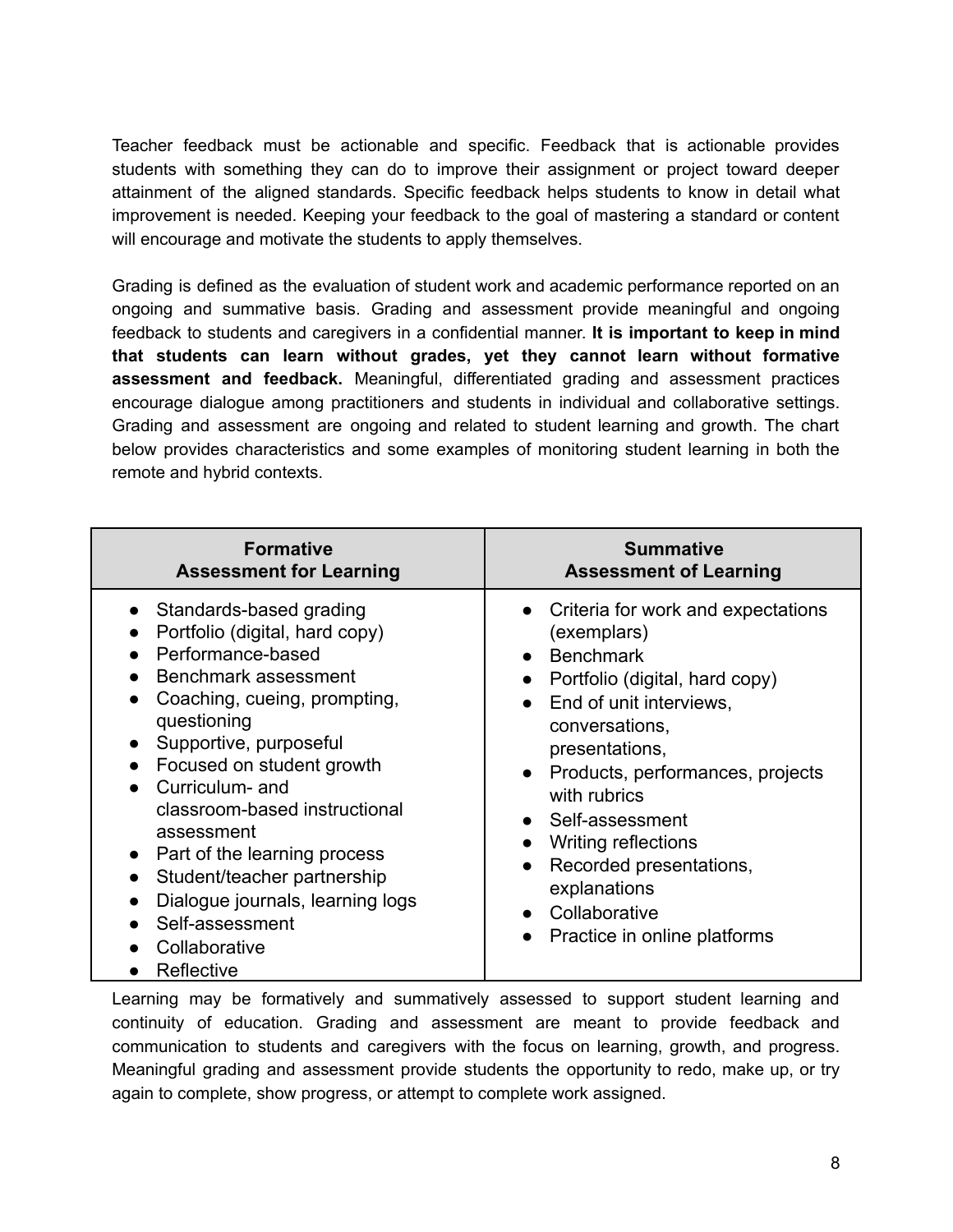Students are expected to complete all learning activities assigned by their teacher(s). School District 189 will use board-approved grading procedures, and will ensure that students have all the necessary tools to complete assignments, take assessments online or on paper, and complete projects in a timely manner.

## **RECOMMENDATIONS FOR MEETING NEEDS OF STUDENTS IN SPECIAL PROGRAMS**

#### **MULTILINGUAL LEARNERS**

Multilingual Learners refers to all children and youth who are, or have been, consistently exposed to multiple languages. It includes students known as English language learners, English learners or dual language learners; heritage language learners; and students who speak varieties of English or indigenous languages.

Students who are Multilingual Learners come from culturally and linguistically diverse backgrounds and include students with varying levels of proficiency in English and their home language. Teachers will build on families' culturally and linguistically diverse backgrounds by providing students with authentic language activities that allow them to participate and access material in both English and their home language. These activities will be developed using the students' current level of language proficiency. Teachers will plan to provide opportunities for students to practice their listening, reading, speaking and writing skills.

Support will be provided to families by their classroom teachers, ESL/Bilingual teacher, and by paraprofessionals. Students attending the Regional Office of Education (ROE) will be provided with learning activities from teachers at that site. Teachers and support staff will work to engage students in learning by providing a mixture of activities to include oral-based activities, thematic units, games, artistic creations, and inquiry-based lessons.

When planning for and providing instruction, a teacher will:

- Provide options of multiple tasks or projects for students to meet the unit objectives.
- Describe criteria broadly so that it can be demonstrated in multiple ways.
- Use flexible structures and rubrics that allow for a huge variety of experiences and resources. Rubrics do not have to be task- or language-specific.
- Place student reflection and self-assessment at the center of feedback by using assessment practices that promote engagement.
	- $\circ$  For example, students (with caregivers) take the time to organize and design their learning portfolio (digital and/or paper), creating bilingual books, family interviews, journals, learning logs, identity text creation, etc.
- Apply a Universal Design for Learning as an overarching approach for planning and assessing student learning/progress.
- Engage all four language domains (reading, writing, listening, speaking) in planning for instruction of English learners.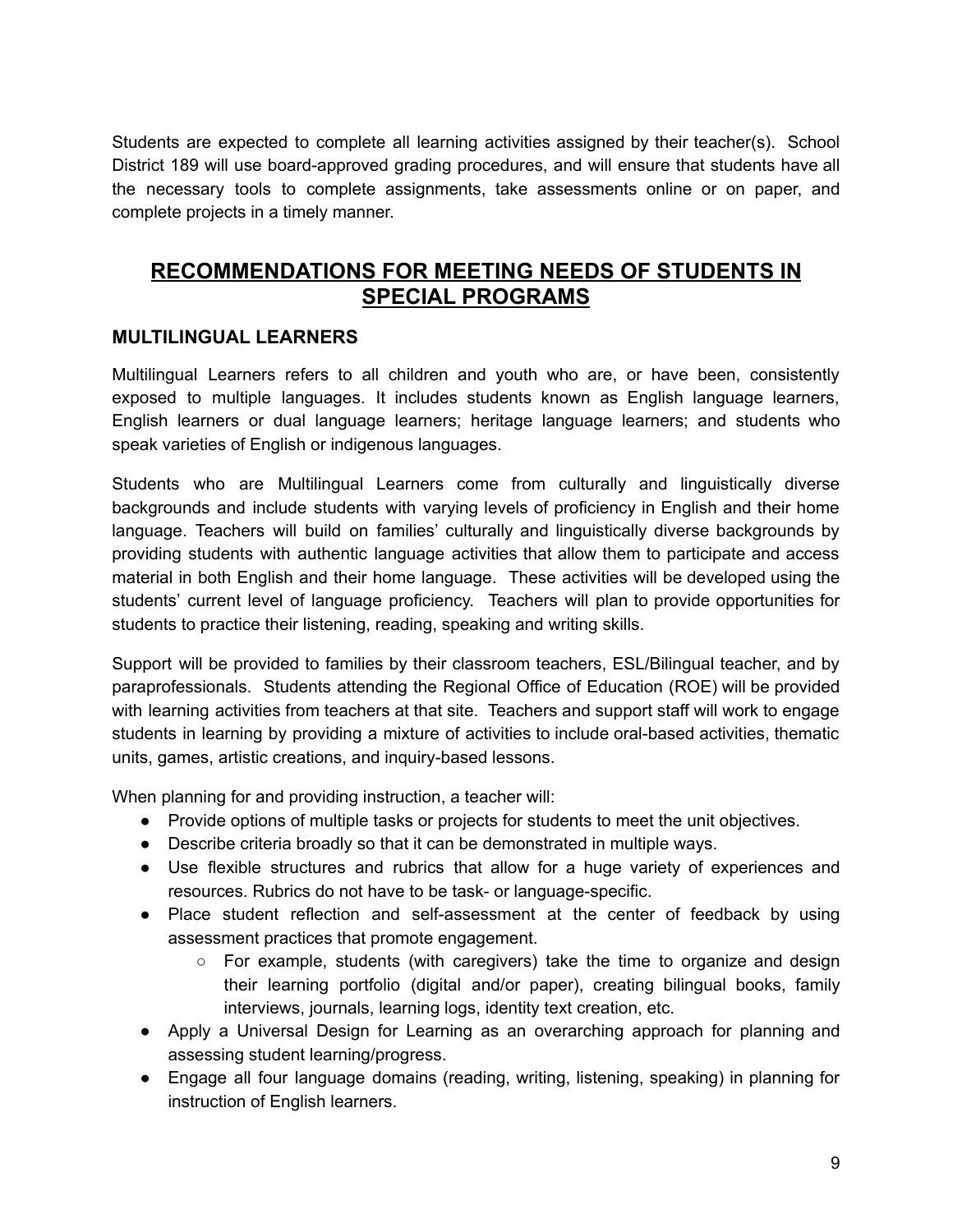#### **Planning**

Educators should always include appropriate scaffolds and supports when designing instructional activities for Multilingual Learners. Regardless of domain, activities for online platforms always include deliberate and explicit instruction (August & Shanahan, 2006). Resources like video recording apps can help educators with these activities. Incorporating literacy activities can be an opportunity for the students to share stories, discoveries, and lived experiences in several languages. Free online libraries with books in many different languages are useful to support students at home to practice reading and writing. Designing activities around thematically based topics is recommended for Multilingual Learners. Encouraging students and families to use all of their linguistic abilities for learning is optimal (Goldenberg, 2008). Planning content-based projects and performance-based learning activities is more engaging for Multilingual Learners than planning to use materials that focus primarily on decontextualized skill work.

#### **Delivery**

Oracy-based activities can be delivered using media resources like videos, audio files, or video games. Literacy instruction provides opportunities to teach students how to use word processors or any other writing program. Most of these programs include grammar and spelling checking that can be used to guide the students using different languages or English.

Make certain to provide students a reasonable timeframe to complete their work as well as multiple accessible avenues for them to ask questions and share their progress. Students should be encouraged to use their home language(s) and English for the activities. Teachers and administrators should ensure that any platforms or apps used are available and applicable in their students' language(s).

Using games to advance learning is another way to engage multilingual students in a remote learning or in-person setting. Games can be open-ended and universal enough to work for families who speak various languages other than English. "Gamifying" learning can lend an element of fun that may be helpful during these times. This includes word games in various languages, math games, science investigations, and the like. For instance, students who speak Spanish at home would benefit from games where cognates (words in other languages similar to English words) and Latin-based academic language are featured since those are words that are prevalent in academic English. Other activities with words, such as sorting and vocabulary investigations, can also elevate students' learning. This is a time when students can increase confidence in their ability to understand and use words in various contexts, especially in academic terms.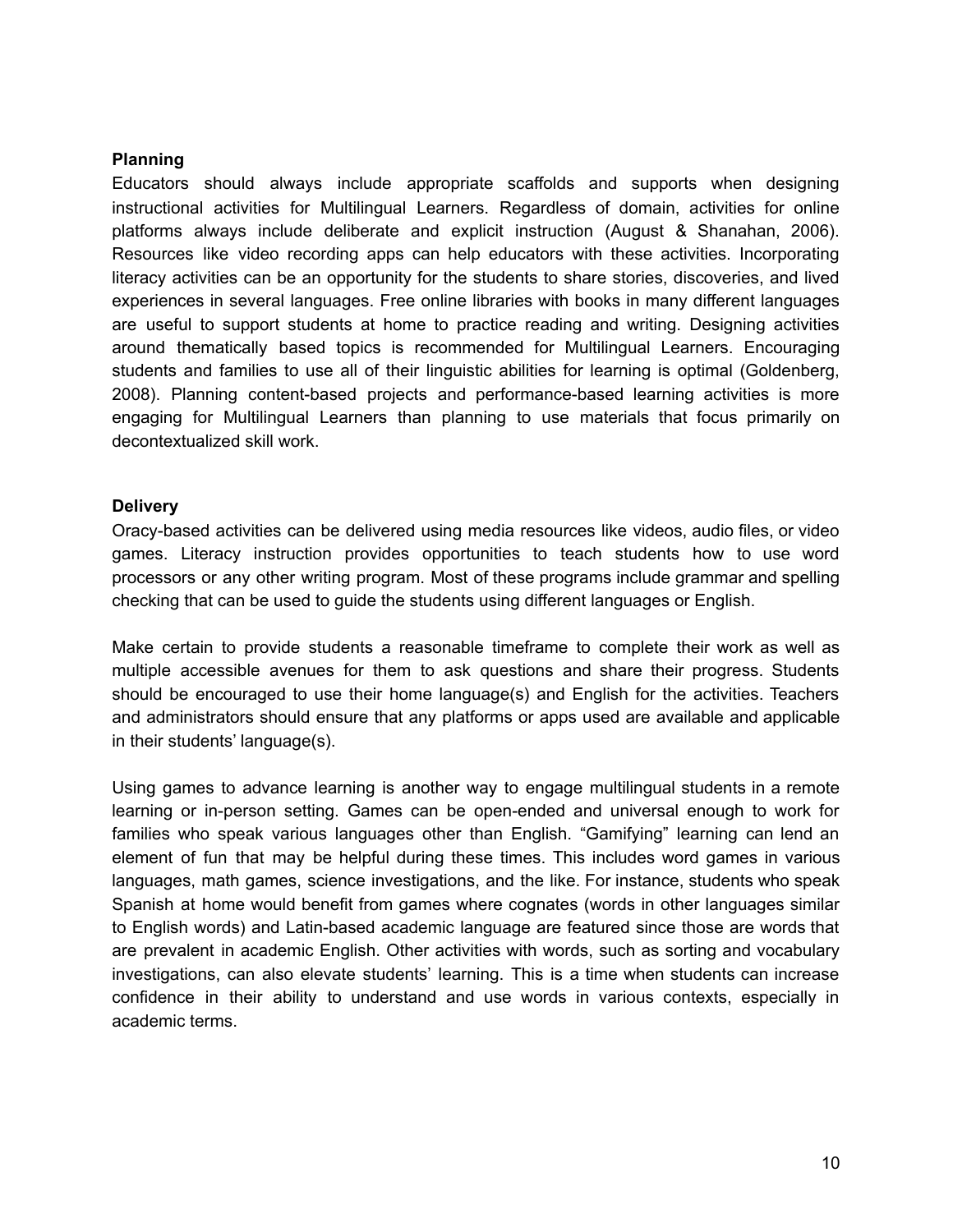#### **Assessment**

Invite students to show what they can do with literacy in as many modalities as possible. Keeping students engaged is challenging, so it is important that educators focus on formative instructional assessment that is closely connected to instructional strategies they have seen before. Summative assessments can sometimes be delivered via online quizzes, surveys, inventories; however, as much as possible, direct Multilingual Learners to show what they know through projects, products, and performances that highlight content and language objectives.

#### **SPECIAL EDUCATION AND RELATED SERVICES**

For SY2022, all students will require face-to-face instruction. Students with special education needs are particularly vulnerable during times of disruption and change. As learning plans are developed, teachers will account for students who may struggle to re-acclimate to in-person learning experiences. To promote ongoing growth and progress, District 189 will focus planning efforts on how to continue serving these students in all possible learning platforms and make certain all formats provide educational benefits to students with special education needs.

The focus of instruction will be individualized and based on students' Individual Education Programs (IEPs), goals, modifications, and accommodations within the IEP. To ensure this differentiation occurs, communication between special and general education teachers (including bilingual/ESL and dual language teachers), case coordinators, teacher assistants, itinerant teachers, visiting specialists, and clinicians will be used to support students in accessibility and in meeting their IEP goals.

Social-emotional learning strategies are integral to students' learning and well-being. Many of our students have counseling or social work services and intense social-emotional needs documented in their IEPs. Special educators will collaborate with the students' clinicians to work on activities that support students with stress/anxiety reduction and other social-emotional learning activities. Other social-emotional topics will be considered including internet safety, online etiquette, self-advocacy or speaking up to make sure one's own needs are met, safe community involvement, and personal care routines.

Educators, service providers, and paraprofessionals will work collaboratively so that the instruction provided matches the plan set forth by the school or district and key stakeholders are aware of this plan. As plans for learning are enacted, educators may identify hardships or challenges that cause the team to return to the planning phase and make changes as necessary.

During remote learning, school teams, administrators, and educators can build on the relationships, practices, and infrastructure created during in-person and hybrid learning to support students with special education needs.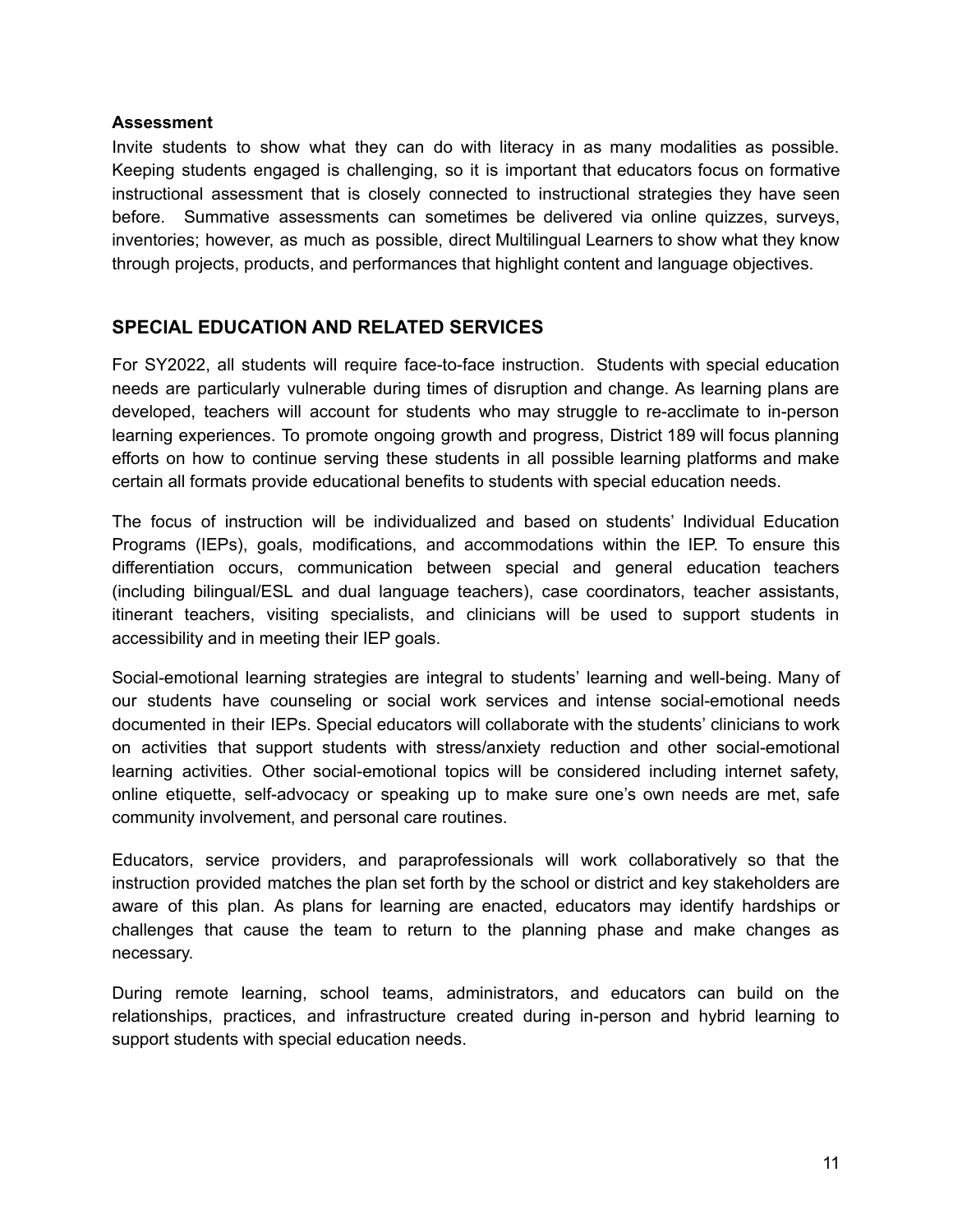| <b>Collective</b><br><b>Responsibilities</b>                                                  |                                                                                                                                     |  |
|-----------------------------------------------------------------------------------------------|-------------------------------------------------------------------------------------------------------------------------------------|--|
| <b>District</b><br>Leadership                                                                 | Develop in-person, hybrid, and remote learning day plans.                                                                           |  |
| School Leadership                                                                             | Implement in-person, hybrid, or remote learning day plans<br>for all learners.                                                      |  |
| <b>Teaching Faculty</b>                                                                       | Provide a range of meaningful learning opportunities that meet<br>the needs of all learners during the period of flexible learning. |  |
| Non-Teaching Faculty,<br>Clinicians, Itinerant Staff,<br><b>Related Services</b><br>Providers | Provide all instruction and services per the students' IEP.                                                                         |  |
| Paraprofessional                                                                              | Participate in virtual/remote classrooms to better assist students<br>during class times or online availability.                    |  |
| <b>Student</b>                                                                                | Complete your assigned work by the due date.                                                                                        |  |
| Caregiver                                                                                     | Reserve a space for students to complete remote learning work<br>and encourage learning in all settings.                            |  |

#### **Planning**

- Identify realistic, individualized time frames for task completion. Be mindful of extended time accommodations outlined in IEPs.
- Provide specific instruction and mini-deadlines/benchmarks for assignments, especially those with multiple-tasks.
- Use technology resources to provide comprehensible instructions to students. Provide two-three step directions, record (audio or visual) yourself reading directions, and either link to or embed the recording in your lesson.
- Create opportunities for students to demonstrate progress and receive feedback related to assignments and IEP goals.
- Use student interest profiles to inform lessons and activities.
- When possible, use technology tools that allow for students to communicate through multiple modalities. If that is not possible, plan alternative communication options for students during remote learning.
	- Do not require students to show their video during video conferences and/or allow them to listen without the expectation of having to talk.
	- Use captions, when possible.
	- Offer the option of communicating through a different modality (e.g., using the chat box during a video call or posting a link to an audio or video response in a discussion board).
- Give students various ways to access information because students are more likely to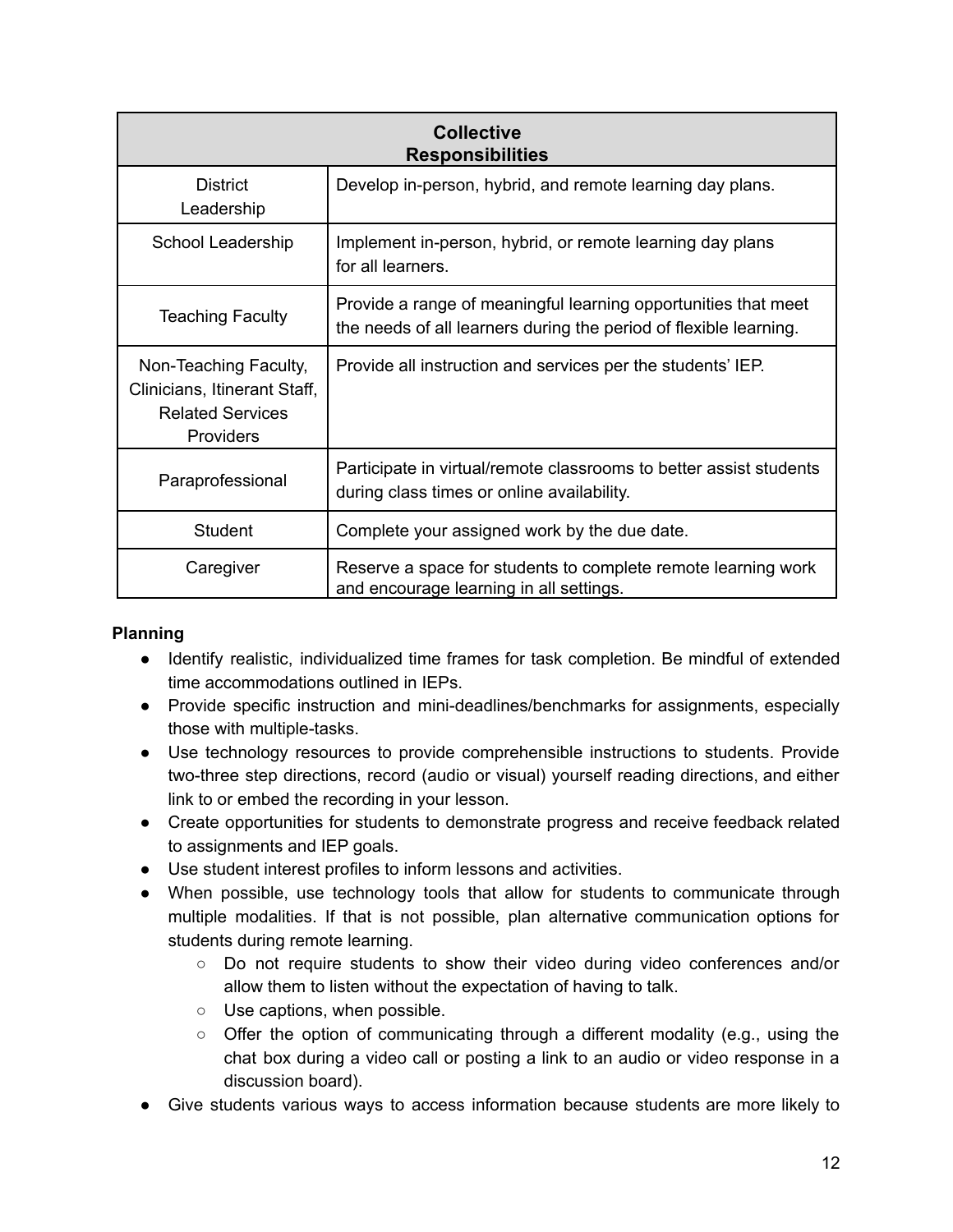remember information that is presented in various formats.

- Think about how movement, arts, nature, and social activities can be incorporated into instruction.
- Encourage caregivers to use high- and low-tech devices around the house to establish and maintain schedules and routines. Egg timers, microwave timers, alarm clocks, and cell phone timers are examples of supplies that can be used as auditory, visual, or tactile (vibration) alerts to keep students on task.
- Provide a sample schedule for caregivers to model how to move from task to task and take breaks during remote learning.
- Provide or help caregivers create visual or tactile supports (e.g., schedules, cues) that are consistent with the school environment.
- Be prepared to support students as they continue to learn the social nuances of working remotely. Explicit instruction or scaffolded directions may be necessary to teach students how to use and interact with others on various technology platforms.
- Remote learning environments often require students to multitask and filter through layers of incoming sensory information. Be proactive in providing support for students to either direct or redirect their attention to the most salient aspects of instruction.
- Prepare and provide materials for students with visual impairments or print disabilities in braille or other formats required by the student's IEP.
- Consider the following for students who are deaf or hard of hearing or have visual impairments when planning for and engaging in online meetings:
	- Use a neutral background and use appropriate lighting.
	- Prepare for your and the student's use of assistive listening and/or braille technology.
	- Avoid eating or chewing gum.
	- Reduce background noise and mute participants, when appropriate.Speak at a normal pace and be mindful of remote interpreters and captioning.
	- Announce who is speaking and pre-warn students if you are sharing your screen or content that causes your face to not be visible.
	- Ensure any visuals are easily seen by using color contrast, manipulating text size, or sharing the visual with the student so they can manipulate the image, as needed.
	- Prepare and supply materials or visuals in braille or tactile formats, when possible.
	- Prepare notes to provide to students after the meeting or video.
	- $\circ$  Check in with the students privately to determine their understanding.
	- $\circ$  Be aware that students may be navigating multiple devices and assistive technology.

#### **Delivery**

To make remote learning as accessible as possible to students with special education needs, the following considerations may support educators and related professionals as well as students and caregivers: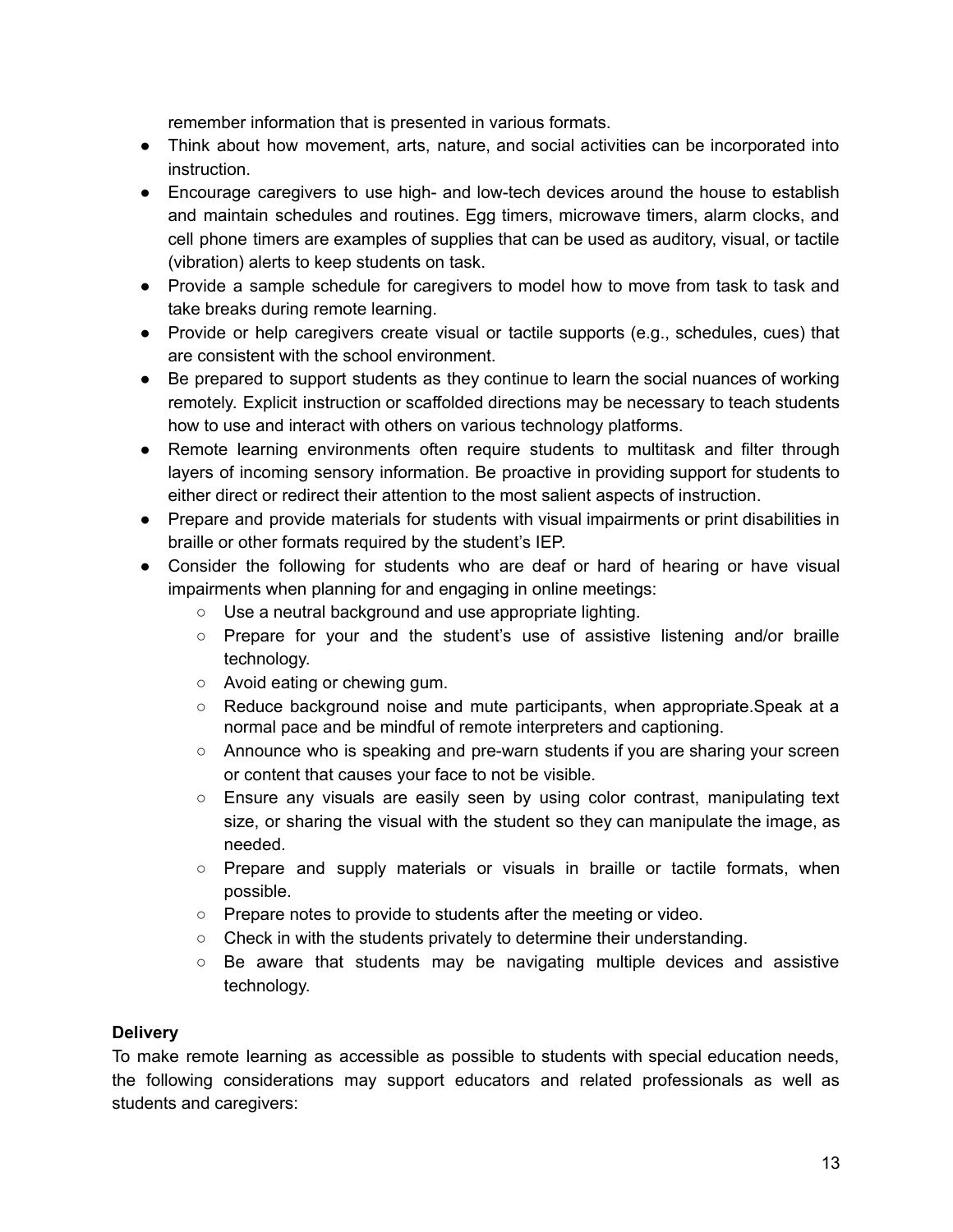- Have clear procedures and expectations for every technology tool or platform used with students.
- Maintain regular communication with students. Use school-approved messaging, discussion board, and videoconferencing tools to communicate regularly with students.
- Encourage social interaction among students by scheduling times for students to interact without the pressure of learning content at the same time. Have students talk about events in their lives, tell jokes, or share good news.
- Provide opportunities for students to practice listening, speaking, reading, and writing skills in content areas
- Incorporate arts into instruction to allow students to learn content and express information through various media.
- Create video modeling of how you expect something to be done or what has been successful in the school setting, such as hand-over-hand assistance in the classroom.
- Provide repetition of content using multiple modalities during and after instruction.
- Students with disabilities may not have the stamina, patience, or ability to attend to instruction or interact with others for long periods of time in a remote learning environment. Chunk information or interaction into smaller sections for students to process. For example:
	- Rather than giving students a 10-minute video to watch, break it into 2- or 3 minute sections so students can process what they have seen before moving on.
	- Instead of directing students to read an entire news article on a news website where the amount of text and visual noise may be overwhelming, copy and paste paragraphs onto a blank document so that the information is broken up into manageable sections free of distractions.
	- Allow a student to discuss a topic with one other partner in a video call rather than in a group of four so their attention can be better focused on the task at hand.
- Utilize technology resources to visually illustrate concepts for students. If you are recording yourself, show realia or use a small whiteboard or pieces of paper to draw and write. Search for images on the internet to illustrate key concepts. There are many online repositories of art, images, and videos from museums around the world. See *[ISBE's](http://www.isbe.net/keeplearning)* [Continuing](http://www.isbe.net/keeplearning) Education Resources page for links to these and other resources.
- Provide text at different levels. When looking for texts to share with students, try to use websites that provide leveled texts with audio and visual support. If that is not possible, create your own leveled text with audio and visual support. (See [example.](https://docs.google.com/document/d/1ok339e_wZZ_sc-yflFkkLMcGjEYGr8isynoq2n9hCZc/edit?usp=sharing))
- Be aware of the impact that limited physical mobility, both gross and fine motor activity, might have on the student's ability to fully participate in remote instruction.
- If possible, provide questions or prompts to students before online group discussions if they need extra time to process the questions, formulate responses, or to relieve anxiety.
- Use built-in accessibility features in learning management systems, albeit on an individualized basis according to student need. For example:
	- $\circ$  Use heading styles that allow screen reading software to navigate from section to section.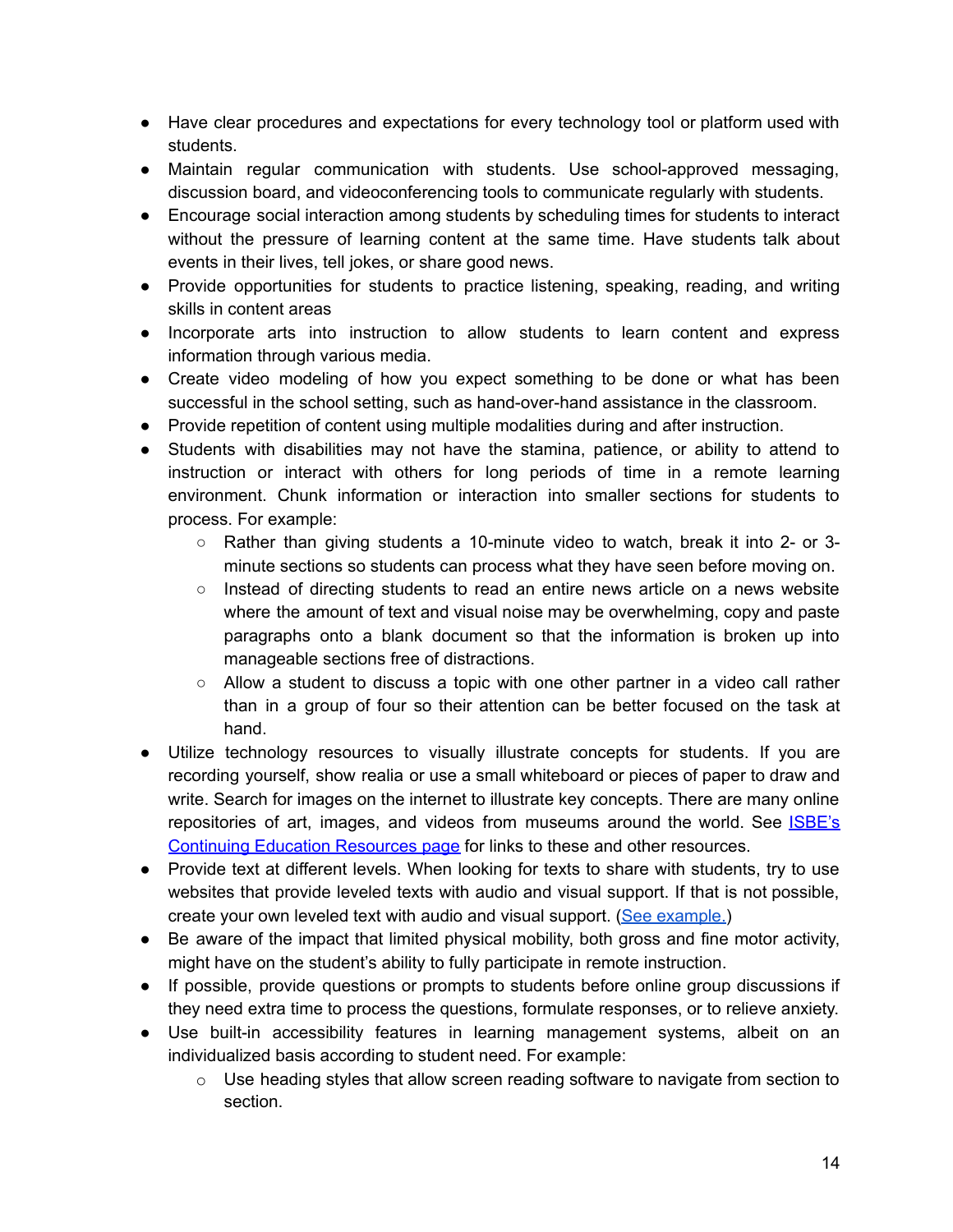- $\circ$  Use font, size, and text formatting to distinguish between items or to navigate. Ensure no information is conveyed solely by color or sound.
- $\circ$  Use Alt-Text to allow users with screen readers or with slow connection to identify your images, graphs, and charts.
- $\circ$  Enable tooltips so that descriptions appear when users hover over images, graphs, and charts.
- $\circ$  Enable captioning if accurate auto-captions are an option in the online platform
- Provide transcripts of any pre-recorded audio or video used with students. Use accurate closed captioning on videos.
- Use descriptive titles, headers, and captions to provide additional context and information for students.
- Use descriptive text in hyperlinks so students clearly know where the link will take them. Avoid phrases like "click here" or "read more" without additional descriptors.
- Allow for flexibility and extended time for students to process and respond to content.

#### **Hands-On or Offline Options for Remote Learning**

- Use non-digital resources of work. (Where possible, coordinate this effort with the case manager, school leadership team, and/or assistance of paraprofessionals.)
- Incorporate life skills essential for students with IEPs. This includes, but is not limited to, cooking, chores, cleaning, hygiene, social conversations, and problem-solving, etc.
- Have students track activities with photos, artistic or musical representation, or videos and submit to teachers.
- Keep meditation logs and provide links to meditation apps and online media.
- Encourage journaling.
- Utilize ground activities (e.g., choose five objects that are around you and describe them in detail).
- Utilize virtual museum tours and video demonstrations.
- Plan lessons around resources that are available to caregivers at home and in the community (e.g., public television, library, parks, community centers).
- Utilize games, toys, or household items to which the students and caregivers may have access.
- Provide a wide array of books that pertain to a student's particular interests (e.g., audio, apps, hard/soft cover books, educational science magazines, etc.).

#### **Feedback & Assessment**

Assessment practices that reflect the instructional activities and strategies used during remote and in-person learning are most effective for students with special needs and Multilingual Learners with special education needs. These practices are familiar and relevant to students, thus reducing their anxiety and allowing them to more readily show what they know and can do. Relying too much on decontextualized, multiple choice, true/false tests/quizzes, while easy to administer in the remote learning environment, puts too much emphasis on academic language and literacy required of the tests than on authentic assessment of students' content knowledge and skill levels.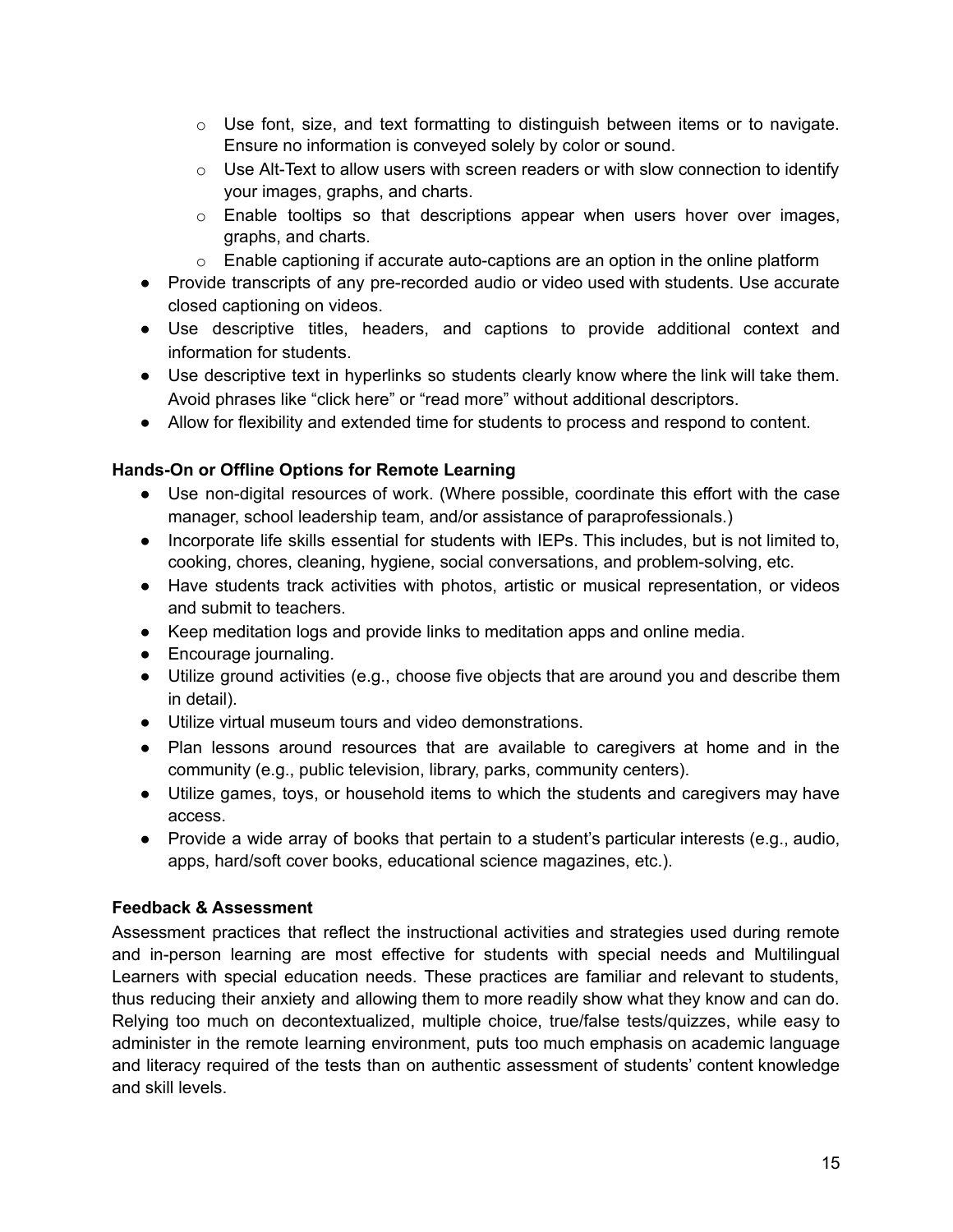# **Digital Resources for Core Subject Areas and Social-Emotional Supports**

As mentioned in the previous section, students will have access to the Clever portal and other web-based resources. Any additional links or downloaded items required for student activities will be provided in emails or Google Classroom by the teacher.

Please see the current list of all digital resources.

#### **All Online Content and/or Social-Emotional Learning (SEL) Supports**

#### **Primary Resources for Students**

ESTL 189 [Clever](https://clever.com/oauth/authorize?channel=clever&client_id=4c63c1cf623dce82caac&confirmed=true&district_id=57a216fadef84101000002a0&redirect_uri=https%3A%2F%2Fclever.com%2Fin%2Fauth_callback&response_type=code&state=bdc48bfafd61bd27af2da0044a55e2cb6127559b3799e379010690f19477f6a9) Portal ([www.estl189.com](http://www.estl189.com) - Look for the  $\bullet$  in the menu option on the right side of the screen . This is a link to apps used by students during the school day.) [www.khanacademy.org](http://www.khanacademy.org) (Great resource for parents and students grades K - 12 in all subjects and for SAT test preparations.)

#### **All Content Areas**

[www.digitallibrary.io/](http://www.digitallibrary.io/) (Online library for younger readers) [Scholastic](https://classroommagazines.scholastic.com/support/learnathome.html) Activities (<https://classroommagazines.scholastic.com/support/learnathome.html> - Cross-curricular on-line journeys)

#### **English/Language Arts**

<https://www.abcya.com/> (Provides over 400 fun and educational games for Pre-K-6 in reading and math.)

<https://pbskids.org/games/reading/> (Uses technology and media through educational games and videos to build knowledge, critical thinking, imagination and curiosity in reading.)

<https://www.funbrain.com/> (Free educational games, books, comics, and videos that help develop skills in reading, problem-solving and literacy (K-8).)

<https://www.starfall.com/h/> (Children ages 3-6 have fun learning to read.)

<https://www.sesamestreet.org/games> (This popular kid show has reading games that get the grouch out of anyone for ages 3-6.)

<https://www.seussville.com/> (This popular series of books puts Dr. Seuss in a town of reading fun for ages 3-6)

<https://www.storylineonline.net/> (Videos featuring celebrated actors reading children's books alongside creatively produced illustrations.)

#### **Math**

<https://www.aleks.com/> (Students in Gr. 5-8 plus some select HS courses can access ALEKS.) <https://mathbeforebed.com/> (Numeracy for K - 3)

<https://wodb.ca/> (Which one doesn't belong? Thought provoking puzzles)

<https://www.samebutdifferentmath.com/> (Same but Different Math for building arguments and critiquing reasoning)

<https://stevewyborney.com/2017/02/splat/> (Games and puzzles from all areas)

<https://www.gregtangmath.com/> (Games and activities)

<https://www.education.com/resources/number-sense/> (Games and activities)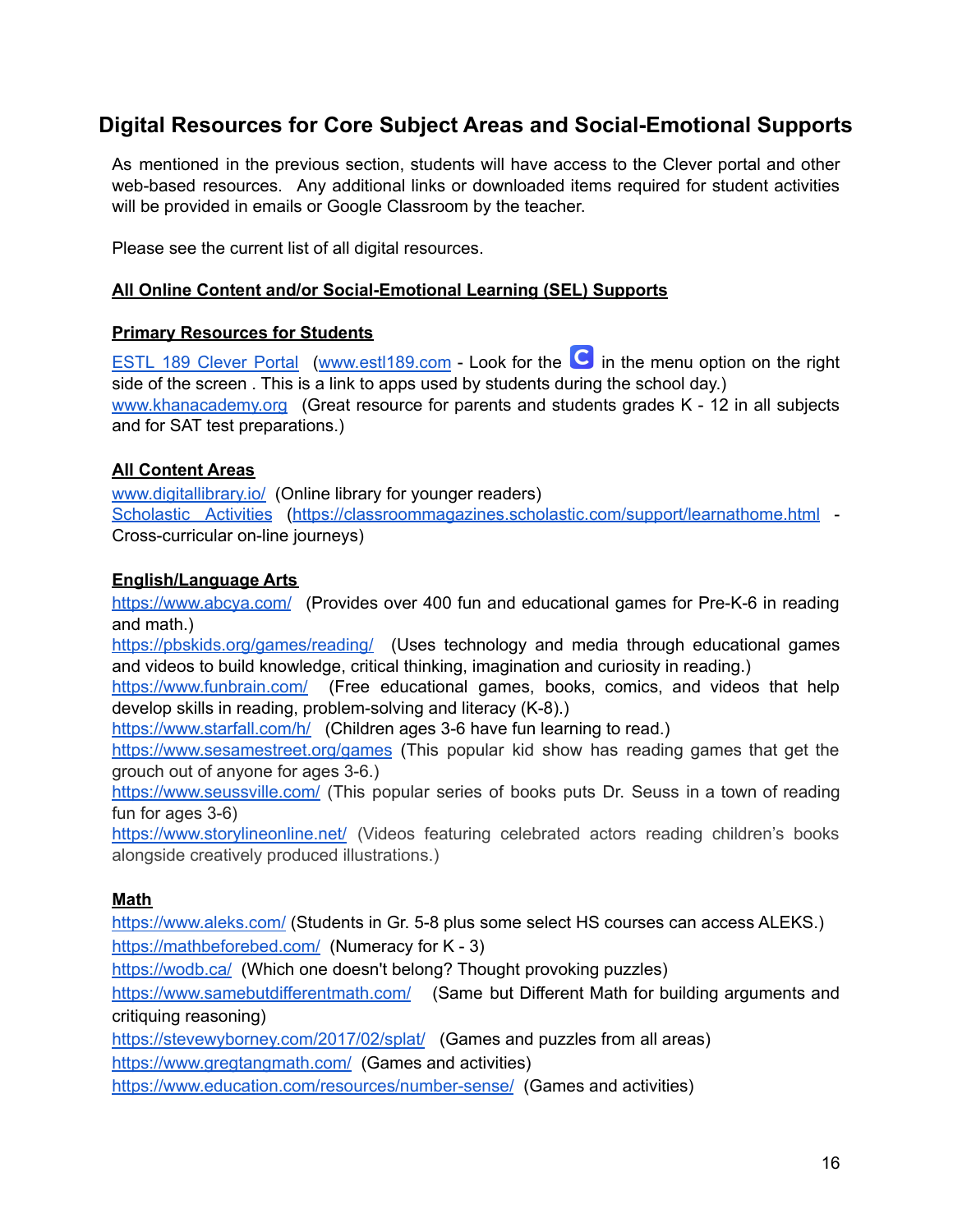#### **Social Science**

History [Mysteries](https://sites.google.com/view/historys-mysteries/home) (History's Mysteries are inquiry-based history lessons centered around the investigation of primary sources. In each mystery, students are invited to act as history detectives as they investigate primary and secondary sources to help solve a mystery) -Grades K-5

Ben's Guide to the U.S. [Government](https://bensguide.gpo.gov/) (Ben's Guide to the U.S. Government, it is designed to inform students about the Federal Government. Students can also practice identifying the state locations. ) -Grades 2-5

PBS Kids Social [Science](https://pbskids.org/games/social-studies/) (PBS KIDS uses media and technology to build knowledge, critical thinking, imagination and curiosity. PBS KIDS encourages children to interact as respectful citizens in a diverse society. PBS KIDS helps to empower children for success in school and in life.) -Grades K-3

IXL Social [studies](https://www.ixl.com/social-studies/) (On IXL, history is more than facts and dates! Learners dive deeper by evaluating primary sources and drawing connections between historical events and the world today.) -Grades 2-8

[iCivics](https://www.icivics.org/games) (Unising innovative games, iCivics teaches young people to understand how our political systems work by allowing them to experience it first-hand and empowering them to address real-world issues.) -Grades 6-12

Google Earth [Voyager](https://earth.google.com/web/@0,0,-129.8851878a,30000000d,35y,0h,0t,0r/data=CgQSAggB) (Google Earth's Voyager is a showcase of interactive guided tours, quizzes, and layers that aim to help educate everyone about the world, locations near and far.) -Grades 6-12

Eagle Eye [Citizen](https://eagleeyecitizen.org/solve) (Solve and create American History and civics challenges to explore Library of Congress primary sources and look closer.) -Grades 6-12

#### **Science Websites**

<https://www.learner.org/subject/science/> (K-12 Lessons, and interactive activities)

<https://phet.colorado.edu/> (Interactive lessons, videos and simulations at all grade levels and subjects. Several of these lessons are embedded in nearpod...Nearpod uses phet)

<https://www.pbs.org/wgbh/nova/> (PBS nova/Real life science videos K-12)

<https://ninepbs.pbslearningmedia.org/subjects/science/> (PBS videos, interactive lessons and simulations)

[https://www.readworks.org/spotlight-on-science#!s0:373/q:/g:/t:/s:373/cid:/pt:A/features:/staff\\_pic](https://www.readworks.org/spotlight-on-science#!s0:373/q:/g:/t:/s:373/cid:/pt:A/features:/staff_picks:/sel:/) [ks:/sel:/](https://www.readworks.org/spotlight-on-science#!s0:373/q:/g:/t:/s:373/cid:/pt:A/features:/staff_picks:/sel:/) (Readworks.org science passages k-12 (Build Comprehension skills, vocabulary, and content knowledge)

#### **Physical Education and Health Resources**

[https://www.shapeamerica.org/advocacy/K-12\\_School\\_Re-entry\\_Considerations](https://www.shapeamerica.org/advocacy/K-12_School_Re-entry_Considerations)

[https://www.shapeamerica.org/publications/resources/teachingtools/teachertoolbox/Teachers\\_T](https://www.shapeamerica.org/publications/resources/teachingtools/teachertoolbox/Teachers_Toolbox.aspx) [oolbox.aspx](https://www.shapeamerica.org/publications/resources/teachingtools/teachertoolbox/Teachers_Toolbox.aspx)

<https://iahperd.org/> <https://sites.google.com/view/ishaorg/home>

<https://www.gophersport.com/resources/physical-education-site-resources>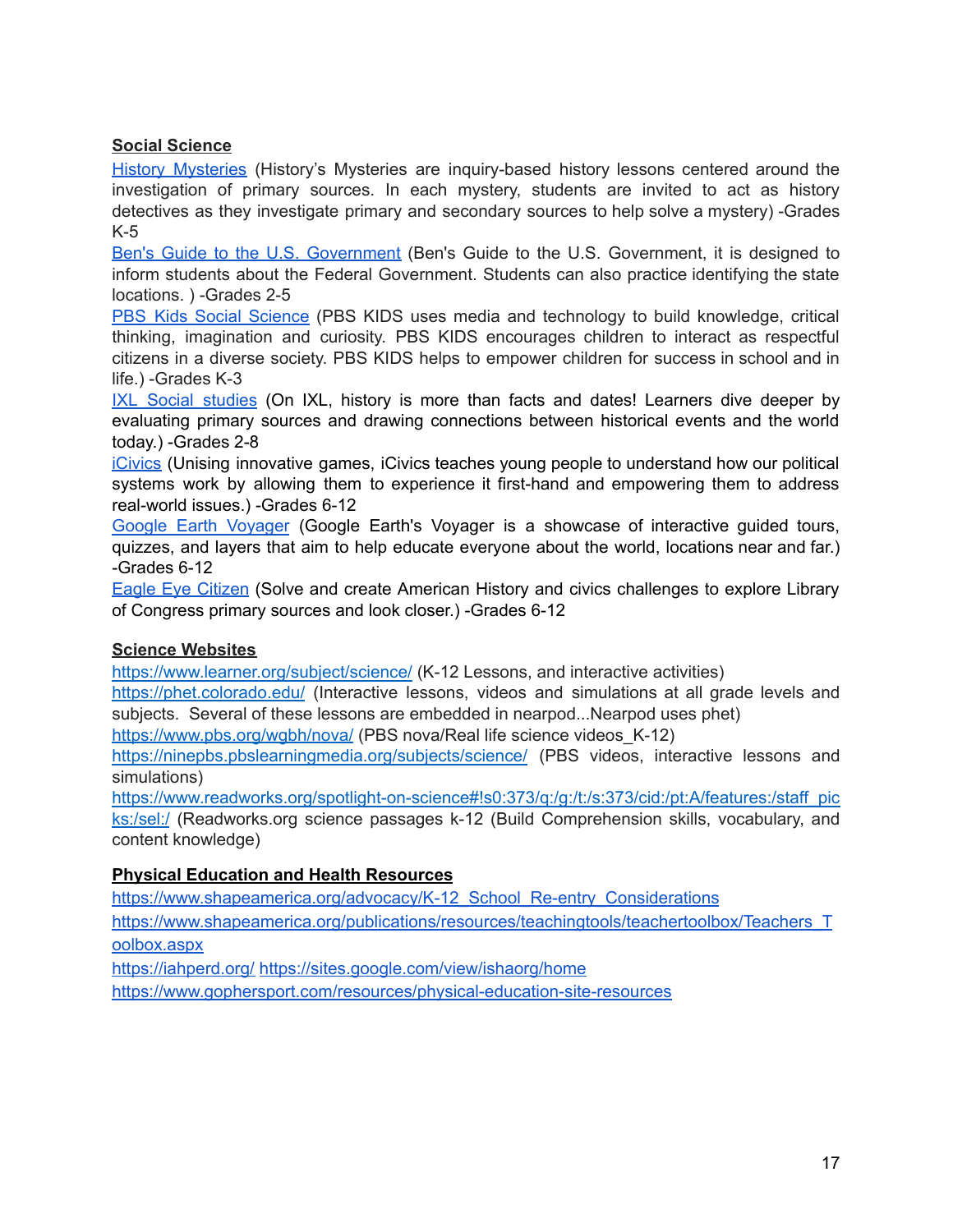#### **Multilingual Learners**

Educators seeking additional resources and guidance for working with Multilingual Learners can access the following resources:

- <https://www.isbe.net/Pages/Multilingual-Services.aspx>
- <https://irc.thecenterweb.org/resources>
- <https://www.isbe.net/keeplearning>
- <https://elhandbook.org/>
- <https://wida.wisc.edu/>

#### **Social-Emotional Resources**

- Ripple Effects Home Access Link: <https://rippleeffectsweb.com/adminportal/login>
- Online Stories: <https://www.storylineonline.net/>
- Social Emotional Learning activities from Centervention: <https://www.centervention.com/social-emotional-learning-activities/>
- GoNoodle (online SEL activities; ex: Mindfulness, Breathing, Stretching) <https://www.gonoodle.com/blog/gonoodle-games-movement-app-for-kids/>
- Epic! Books (online SEL activities): <https://www.getepic.com/>
- PBIS: Daniel Tiger: <https://pbskids.org/daniel/>

# **SECTION II: HEALTH AND SAFETY GUIDANCE**

The contents of this portion of the Return to Learn plan may change based on future guidance set forth by the Centers for Disease Control and Prevention (CDC), Illinois State Board of Education and Illinois Department of Public Health. Modifications to this plan could include heightened mitigation measures to decrease the spread of COVID-19, including but not limited to increasing social distancing and other appropriate mitigation measures. The plan will be regularly reviewed taking into consideration the timing of significant changes to CDC guidance. We will maintain our partnerships with health experts and will continuously monitor and analyze data and feedback to make informed decisions and provide updates to our community.

#### **COVID-19 Prevention Strategies**

#### **COVID-19 VACCINATIONS**

The CDC and IDPH strongly promote the COVID-19 vaccine for all persons age 5+ as the leading public health prevention strategy to end this pandemic. Vaccination benefits not only the individual, but also schools and communities by reducing transmission. Please see [communication](https://www.estl189.com/cms/lib/IL02204655/Centricity/Domain/4/ISBE%20Parent-Letter-Vaccine.2021.pdf) from the Illinois State Board of Education to parents.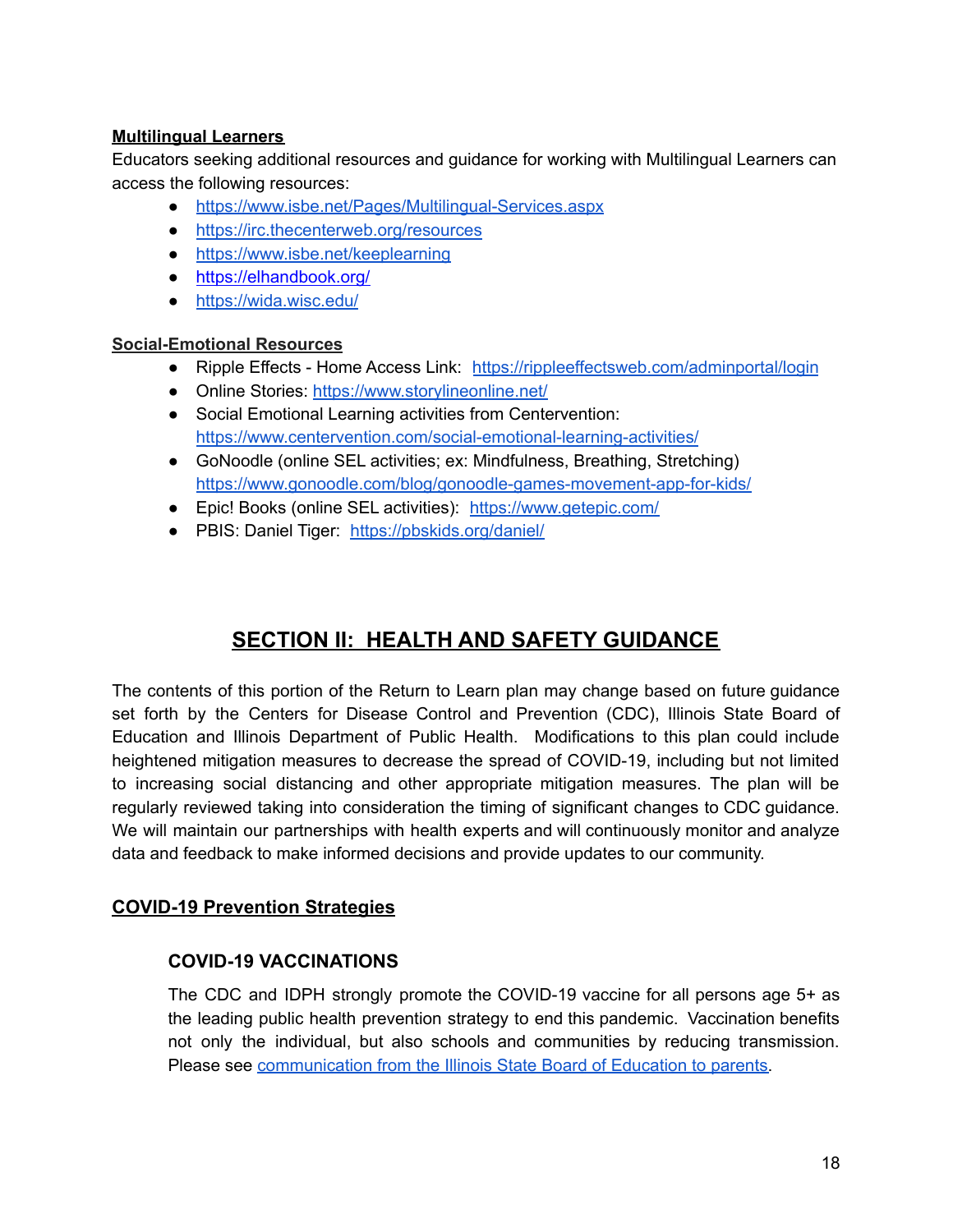The Pfizer COVID-19 vaccine is widely available for free to students ages 5 and older. While it is not a requirement for eligible students to be vaccinated for COVID, it is highly recommended. School District 189 remains committed to supporting all eligible students, staff, parents and community members to become fully vaccinated. We have partnered with East Side Health District to provide multiple vaccination events (spring, summer, and fall 2021 as well as winter 2022) and will continue to do so if warranted. For timely vaccination, parents and staff may directly contact East Side Health District if they are interested in receiving the COVID vaccine for an eligible child or themself.

#### **CONSISTENT AND CORRECT MASK USE**

All students, staff, and visitors, regardless of their vaccination status, were previously required to wear a face mask while in schools or on school buses. Effective February 28, 2022, consistent and correct mask use is strongly encouraged but not required.

#### **PHYSICAL DISTANCING**

Efforts will be made to provide at least 3 feet of physical distance between students within classrooms. To the extent possible, cohorting or grouping of students will be used to limit the number of students, teachers and staff who come into close contact with each other.

#### **ON-SITE COVID-19 SCREENING/TESTING**

School District 189 uses two on-site COVID testing methods as additional prevention strategies that support a safe learning environment. These include:

- **Shield Illinois Test** This saliva-based PCR test will be used weekly to test students for COVID at least through May 2022. It is a highly sensitive test that identifies those who are asymptomatic carriers of the virus. Results are provided in less than 24 hours. To promote a safe learning environment, parental consent is assumed for students to participate. Parents may request to receive a Shield Exemption Form and complete it based on the student's physical inability to participate or religious restrictions only. Exemption requests must be reviewed and approved prior to student exemptions from participation in the Shield saliva testing program.
- **Abbott BinaxNOW COVID-19 Rapid Antigen Test** Under the Test to Stay program, East Side Health District conducts Rapid Binax Now COVID tests for any student who is exposed in the school setting and opts into the program. Student participants would remain in school and are tested for COVID per the testing frequency established by the Illinois Department of Public Health. As long as the student continues to have negative COVID test results and does not exhibit any symptoms of COVID, they may remain in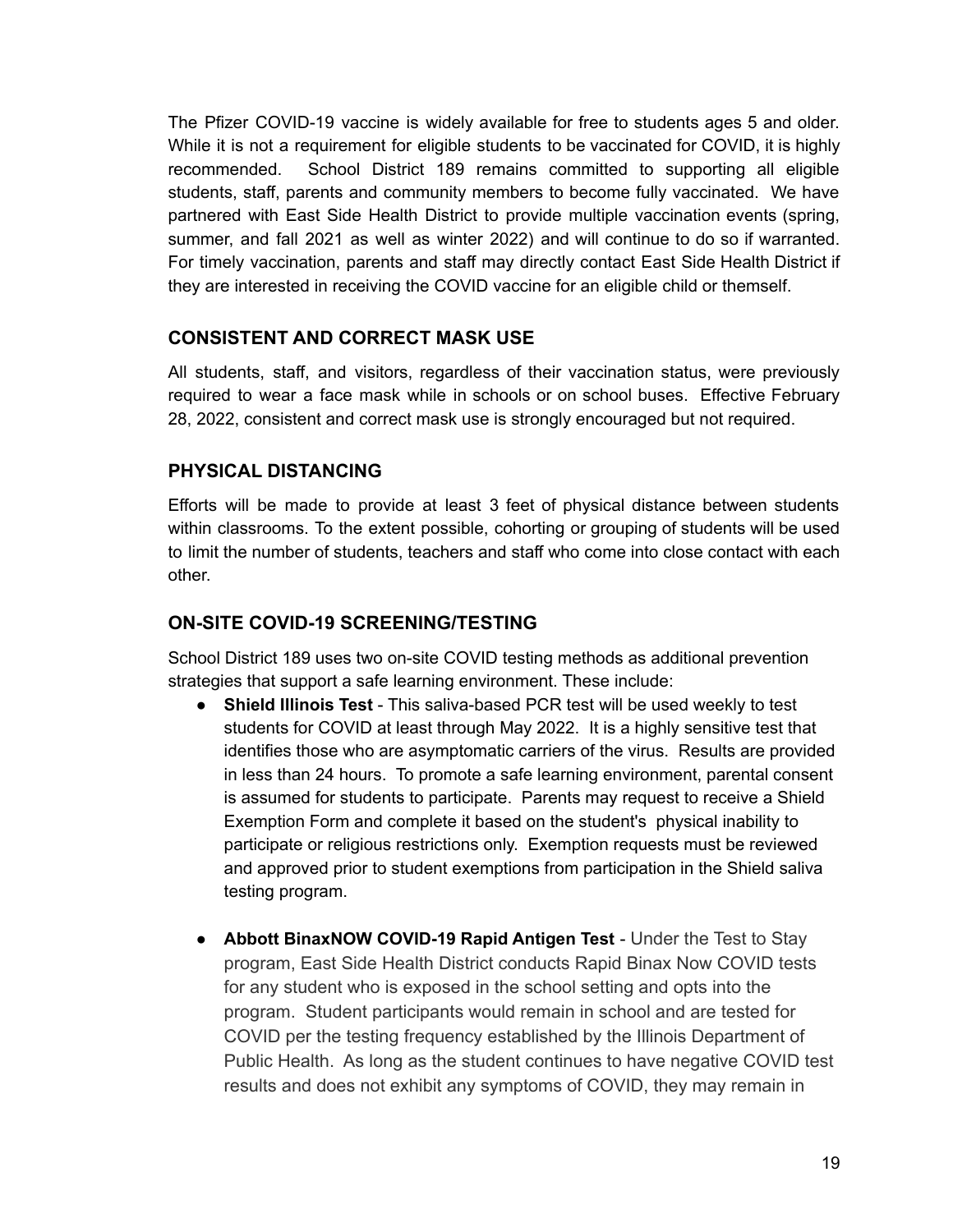school and do not have to quarantine. Please note, the Test to Stay program is dependent on availability of staffing from East Side Health District and Rapid Binax Now COVID test resources.

#### **VENTILATION**

School District 189 is committed to repairing and updating ventilation systems within our schools. The District's architects have walked through each building analyzing our HVAC system and providing recommendations for improvements for action beginning this school year. Additionally, air purifiers have been purchased and placed in many classrooms and offices (those without windows) to further improve airflow.

#### **HANDWASHING AND RESPIRATORY ETIQUETTE**

Students, staff and visitors are encouraged to practice frequent handwashing and cover their coughs and sneezes. These activities will be taught, reinforced and encouraged during the school day. When hand-washing is not available, hand sanitizer (provided by the school district) should be used.

#### **STAYING HOME WHEN SICK AND GETTING TESTED**

Students, teachers, and staff who have symptoms of infectious illness, such as flu or COVID-19, should stay home and/or seek attention from a healthcare provider. Staying home when sick with COVID-19 is essential to keep COVID-19 infections out of schools and prevent spread to others.

Current CDC guidance provides that people who are fully vaccinated and do not have COVID-19 symptoms do not need to quarantine or get tested after an exposure to someone with COVID-19. During the COVID-19 pandemic it is essential that parents keep children home if they are showing signs and symptoms of COVID-19 and get them tested.

#### **CONTACT TRACING / ISOLATION / QUARANTINE**

To the extent allowable by applicable privacy laws, School District 189 collaborates with state and our local health department regarding a person's diagnosis with or exposure to COVID-19. Local school authorities are permitted to access the statewide immunization database to review student immunization records, including that for COVID. As of July 2021, fully vaccinated persons are not required to quarantine if exposed to a COVID case as long as they remain asymptomatic.

In the circumstances of a COVID-positive case at the school campus, families will be notified if their child was a close contact as defined by the CDC. Close classroom contacts (those requiring quarantine) include those who were within 3 feet of the case,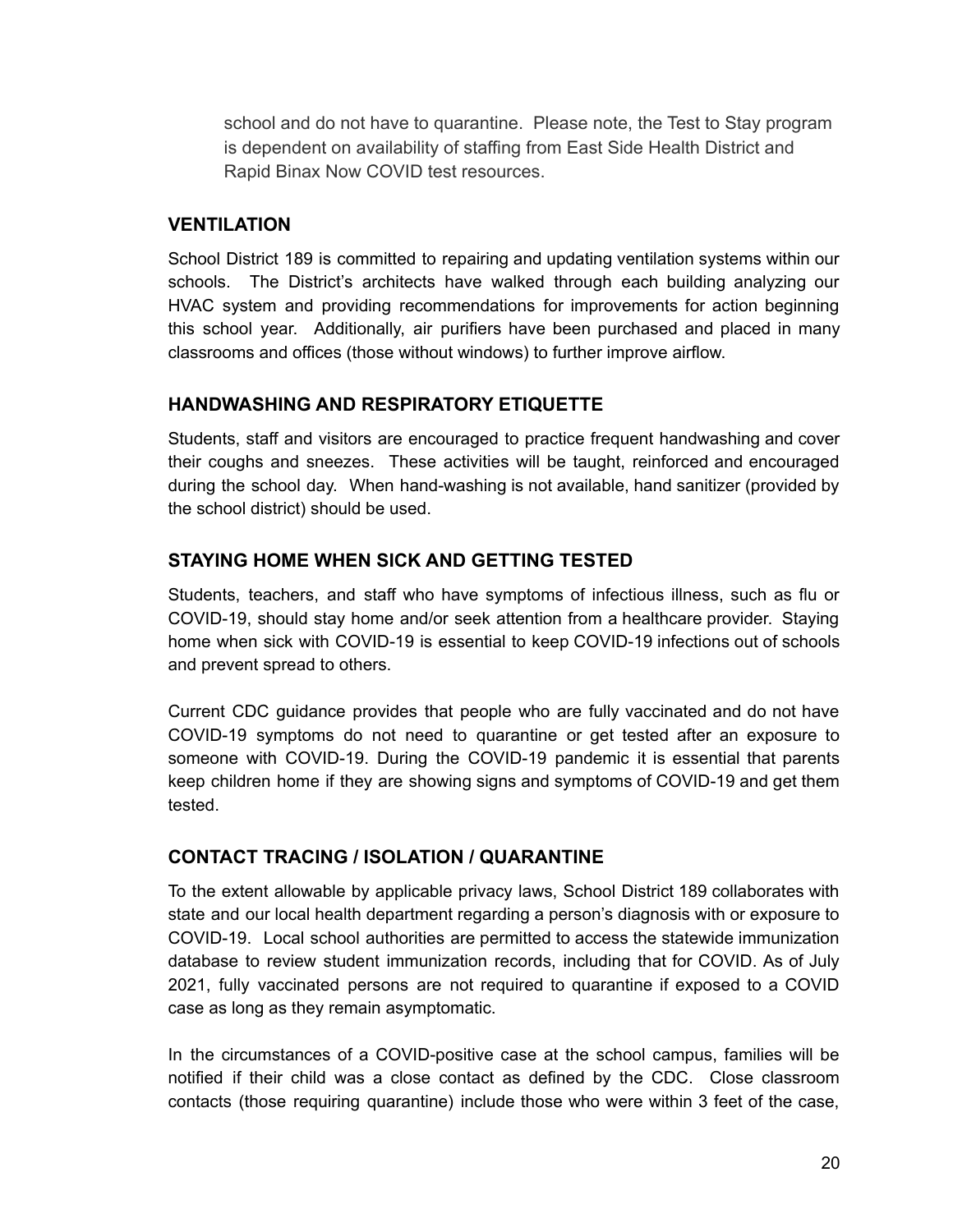even if both were consistently masked. The local health department makes final determinations regarding who is to be quarantined and for how long.

#### **CLEANING AND DISINFECTION**

CDC guidance indicates that daily cleaning is adequate to sufficiently remove a potential COVID virus that may be on surfaces. School District 189 engages in thorough daily cleanings and periodic deeper cleanings (including in an area where a staff or student with a fever or other symptoms were present). We use hospital grade cleaning and disinfecting products. Our staff have been trained to perform their duties and their work is reviewed through building level and district level walkthroughs.

#### **STUDENT AND STAFF MENTAL HEALTH**

If you or someone you know is struggling, please know it is okay to ask for help. Many of us need additional emotional or mental health support. Help is available. School District 189 has caring, trauma-informed adults at each school ready to meet student needs. Students who need someone to talk with should ask for the School Social Worker. Additionally, School District 189 students can view these numbers on the back of their student ID cards when more resources are needed:

- If there is an emergency, call 9-1-1.
- If you feel suicidal, call the National Suicide Prevention Lifeline at 1-800-273-TALK (8255).
- If you want help via text, text HOME to 741741.
- If you want to explore complicated issues ( like mental health, trauma, bullying, substance abuse or challenges with friends) freely and confidentially, visit the Ripple Effects site through your Clever app.
- If you need Chromebook or Skyward help, call 618-646-3322.

School social workers are at school to assist with advice, support and resources for students and to help solve problems that may negatively impact their learning. They also have confidentiality rules and cannot disclose what students share with them unless they talk about hurting themself, hurting someone else, or child abuse and neglect. Even then, they only share on a need-to-notice basis in order to get students the help they need. Most of our schools have special Comfort Rooms or Comfort Corners that provide a space where students can go to self-regulate when they experience overwhelming emotions such as anger, sadness, or other feelings.

Illinois Public Act 102-0321 (Senate Bill 1577) went into effect January 2022. This act allows students to take up to five mental or behavioral health days per year. In these cases, a student is not required to provide a medical note. They will be expected to make up any schoolwork missed during such absences. Following the second claimed mental health day, a student may be referred to a school social worker. Read the Illinois State Board of Education's [Frequently](https://www.isbe.net/Documents/PA-102-0321-FAQ.pdf) Asked Questions for more information.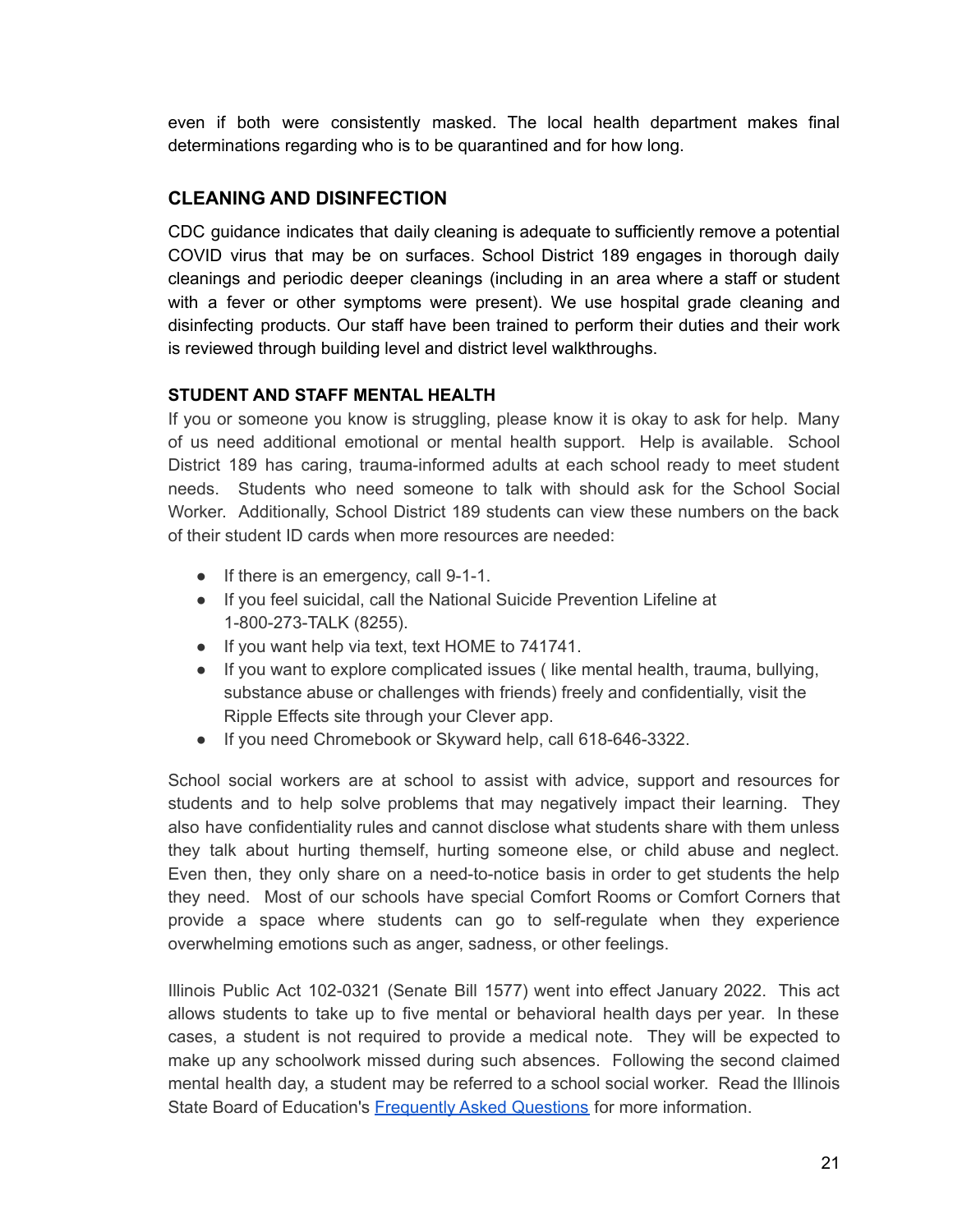As part of our commitment to support the mental health of staff, School District 189 provides periodic Wellness Wednesdays. Additionally, our social emotional staff provide onsite guidance and support to educators to best support student success.

#### **STUDENT HEALTH**

School District 189 remains committed to providing a continuity of health services to students. All students are required to have up-to-date physical exams, immunizations, dental exams, and vision exams as required by the State of Illinois. To support student health, School District 189 collaborates with local partners to provide on-site services and screenings. East Side Health District provides two school-based health clinics that support overall health as well as immunizations. One clinic is located at East St. Louis Senior High School and another at Vivian Adams Early Childhood Center. Additional dental partners provide dental screenings at each school campus on a rotating schedule. Hoyleton Youth and Family Services provide on-site counseling and mental wellness services to students based on referrals from our school social workers.

The Pfizer COVID-19 vaccine is widely available for free to students ages 5 and older. While it is not a requirement for eligible students to be vaccinated for COVID, it is highly recommended.

#### **STUDENT FOOD SERVICES**

School meals, including breakfast and lunch, will be provided to students during in-person instruction. Delivery location (ie. classroom or cafeteria) of the student meals is dependent on current guidance from our local health department. Food services will be provided in a manner that follows safety guidance from the CDC.

In the event of a district-wide adaptive pause, School District 189 will work to reinstate Grab and Go student meal services with delivery of these meals into local neighborhoods. This includes multi-day meals containing breakfast, lunch, and snacks.

#### **PPE (Personal Protective Equipment)**

All students, staff, and visitors are strongly encouraged to wear a face mask, regardless of their vaccination status. Disposable masks are available to all upon entering the bus or entering the school. Gloves, wipes and additional masks will be available in each classroom for use at designated times.

- Plexiglass dividers may be installed in all areas where visitors may be present.
- All visitors, staff and students are strongly encouraged to wear a mask. Masks must cover the mouth, nose and chin.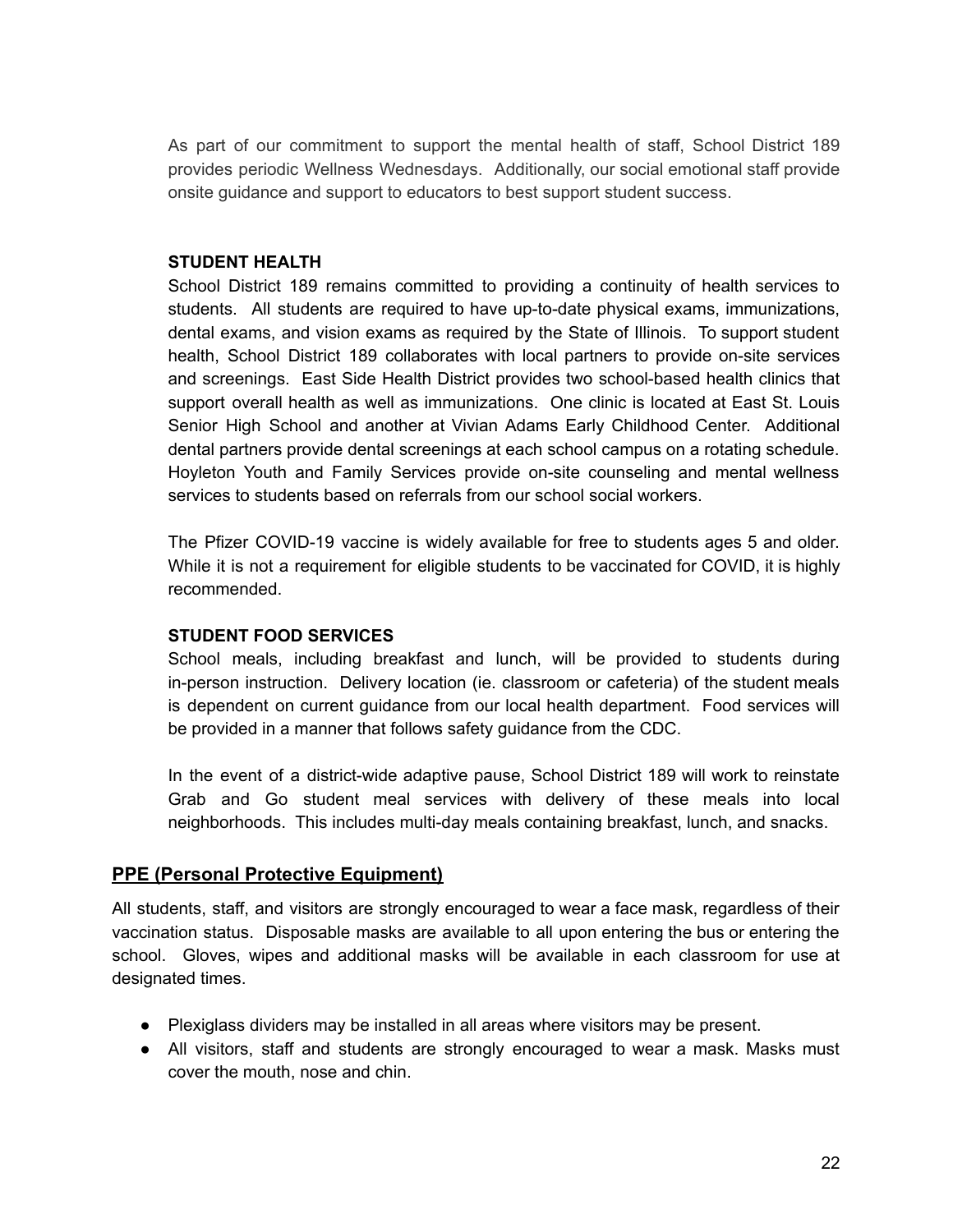- The district will provide for daily viewing instructional videos on CDC recommendations for staff, students and visitors. (May include bus, school, and offices.)
- Have students practice wearing masks 30 minutes incrementally increasing daily until the start of school.
- Students are allowed to wear cloth masks from home or may use school provided masks.
- Families should complete promissory notes/contracts, etc. if/when an option is available for learning mode. This could include following procedures at home or at school that support attendance and adherence to safety rules.

#### **Before School Procedures**

- Parents and caregivers should use the Centers for Disease Control's [COVID-19](https://www.cdc.gov/coronavirus/2019-ncov/downloads/school-screening-flowchrt-print.pdf) School Symptom [Screening](https://www.cdc.gov/coronavirus/2019-ncov/downloads/school-screening-flowchrt-print.pdf) Flowchart and Illinois Department of Public Health's [Interim](https://www.isbe.net/Documents/IDPH-COVID19-Exclusion-Decison-Tree.pdf) [COVID-19](https://www.isbe.net/Documents/IDPH-COVID19-Exclusion-Decison-Tree.pdf) Exclusion Guidance when considering if students are healthy to attend school.
- After school students will be dropped off at their stop.
- All passengers and drivers must wear a mask while on school buses.
- Each bus should be cleaned prior to the next route or use of the bus.
- Students should not bring any toys or snacks from home.

#### **Entering School Campuses and District Offices**

- Markers must be placed on the ground throughout the inside and outside of the building for use in social distancing. Floor Markers, paint and cones should be used to express proper social distancing in all areas of all campuses and district offices.
- Personnel must be outside at all times, helping students entering into school buildings. Assign tasks to staff to account for all needs. (Recording temps, absent students, other concerns, temperature taking, reading the scanner, etc.)
- All students and staff will pass through a temperature scanner or will be scanned, prior to entering the school campuses and district offices.
- All entrances without walkthrough scanners will have personnel with hand temperature scanners.
- All visitors should schedule an appointment to visit district offices by phone prior to their visit. This includes staff who are visiting district offices or other buildings. All meetings with teachers, principals, etc. should be done virtually as possible. In-person drop-in meetings are not permitted. Parents should call or email the principal in advance to request an in-person appointment. Parents will be given a list of teacher, principal contact information. Parents who have an appointment to come to a building will be allowed entry. All visitors will be required to follow the same guidelines as students and staff. One of the best practices includes setting up a station outside of the school.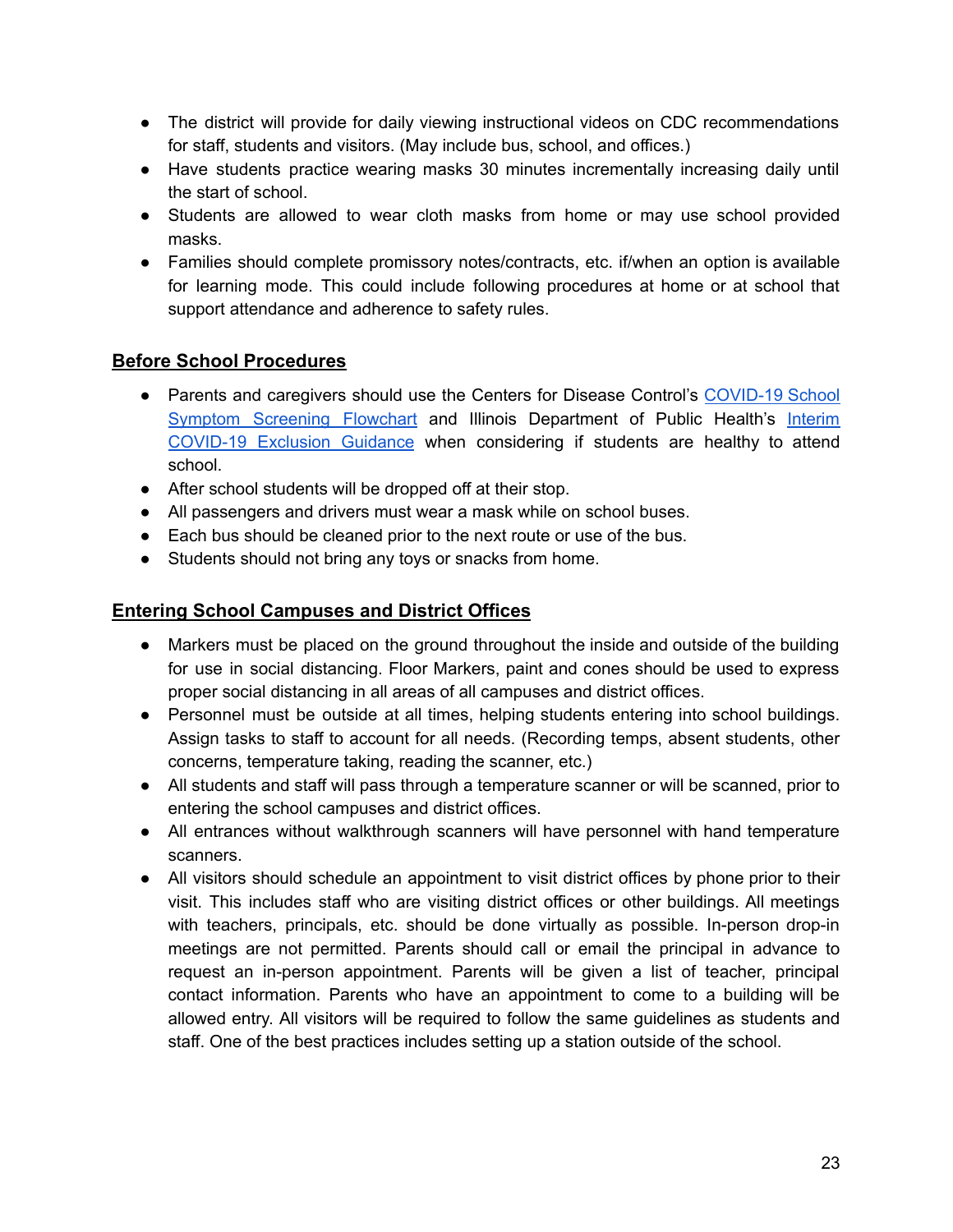- A pullup point will be established for parents dropping students off, so that students who are transported to school can get their temperatures scanned. Schools will have a designated time and area for drop offs and walkers.
- All sanitizer stations must be in effect from the entrance throughout all buildings at all times. Staff in all schools and district buildings should have a clipboard or other record keeping device to record staff and student names in the case of a fever/absence. Attendance records should be corrected as necessary and maintained with confidentiality.
- Any student with a temperature (100.4 $\degree$  or higher) should report to a directed nurse area/substation for evaluation and care. The Centers for Disease Control's [COVID-19](https://www.cdc.gov/coronavirus/2019-ncov/downloads/school-screening-flowchrt-print.pdf) School Symptom [Screening](https://www.cdc.gov/coronavirus/2019-ncov/downloads/school-screening-flowchrt-print.pdf) Flowchart and Illinois Department of Public Health's [Interim](https://www.isbe.net/Documents/IDPH-COVID19-Exclusion-Decison-Tree.pdf) [COVID-19](https://www.isbe.net/Documents/IDPH-COVID19-Exclusion-Decison-Tree.pdf) Exclusion Guidance will be used for symptomatic individuals.
- Timeclock-Staff should socially distance themselves, using markers while using the swipe only feature. *The desktop computer feature for use in the building is optimal to prevent large gatherings or lines at the time clock.*

#### **Other Health/Safety Procedures**

- Traditional water fountains are now covered and not in use. Touchless water fountains that are used to fill bottles have been installed.
- Disposable masks will be issued daily for students.
- Training videos and teaching how to wear, take on and off of masks, proper handwashing, etc. will be used to train and will play throughout the school day.
- Classroom design must follow ISBE and IDPH [guidance.](https://www.cdc.gov/coronavirus/2019-ncov/community/schools-childcare/k-12-guidance.html#print) All students' desks should be 3ft apart.
- Hallways will have markers to support social distancing.
- Restroom breaks will be scheduled to allow for proper social distancing. Restrooms should be designated. A sub custodian will be present to clean at all times.
- Students will move around the perimeter 3ft apart. Two-way travel is allowed in hallways, however, students and staff should walk to the right. No travel is allowed in the middle of hallways. Staff should monitor traffic flow within the hallway.

#### **Parent, Visitor & Volunteer Guidance And Procedures**

Parents and volunteers are an integral and valued part of our school communities. While we are making changes to ensure the safety of all, we hope to resume our traditional methods for engaging parents and volunteers as soon as safely possible.

**APPOINTMENTS AND DROP IN VISITS**: Visitor entry into schools will be limited during this time and may be more stringent at some locations. All visitors should schedule an appointment to visit district offices by phone prior to their visit. This includes staff who are visiting district offices or other buildings. All meetings with teachers, principals, etc.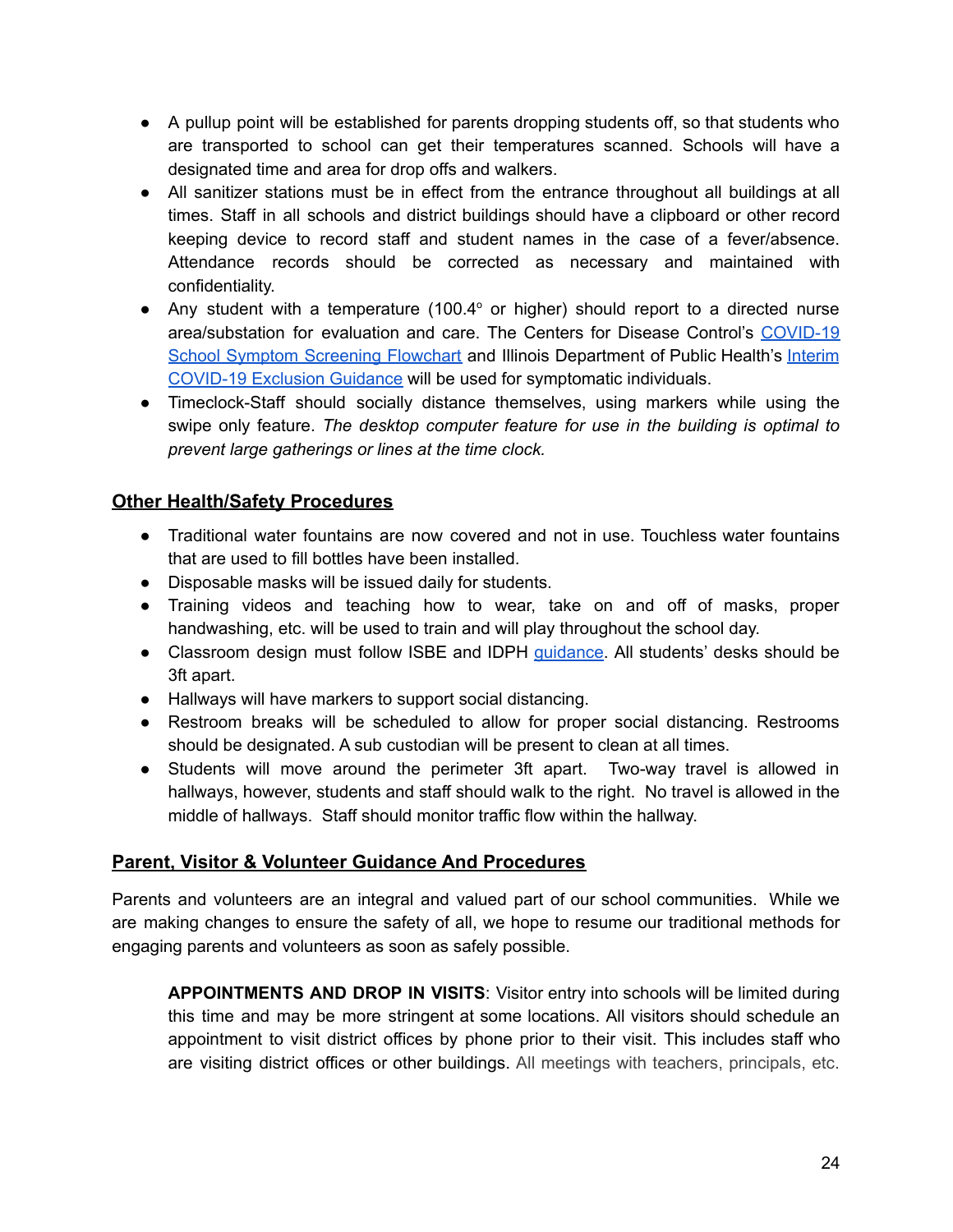should be done virtually as possible. In-person drop-in meetings are not permitted. All visitors will be required to follow the same guidelines as students and staff.

**FACE COVERINGS**: All students, staff, and visitors, regardless of their vaccination status, were previously required to wear a face mask while in schools or on school buses. Effective February 28, 2022, consistent and correct mask use is strongly encouraged but not required.

**UPDATES**: It is important to note that these requirements are subject to change pursuant to updated public health guidance and changing public health conditions. Parents and school visitors should remain alert for any updates, particularly through campus signs, robocalls, district [website](https://www.estl189.com/Page/1) information and official School District 189 [Facebook](https://www.facebook.com/estl189) and [Twitter](https://twitter.com/estl189) postings (@estl189).

#### **Entering School Procedures**

- Visitors must adhere to posted signs and notices at each building.
- Visitors with appointments will use the external doorbell to communicate an entry request.
- Sign in and out books or electronic systems (such as the Visitor Management System) will be utilized at the security desk or similar location to document and maintain a record of who has been in the building.
- All visitors will pass through a temperature scanner or will be hand scanned, prior to entering the school building. Those with a high temperature (100.4 or higher) will be asked to leave immediately.
- All visitors are requested to wear a face mask to enter the building and should clean hands with hand sanitizer, provided at the entrance.
- When possible, visitor access to the building will be limited to the foyer/vestibule or other designated checkpoint.
- It is requested that visitors have a scheduled appointment to enter the building.
- When possible, a staff member will be posted at the front to restrict entry and take communications/materials or receive late arriving students.
- Visitors are to abide by the 3 feet rule and school markers while in the building.
- Visitors are requested to significantly limit items that they bring into the building (bags, food items, etc).
- Visitors are requested to limit the rooms they visit, including restrooms, and limit their close contact (at least 3 feet distance) with students and staff.
- Visitors must adhere to any space limitations as noted by the school administration.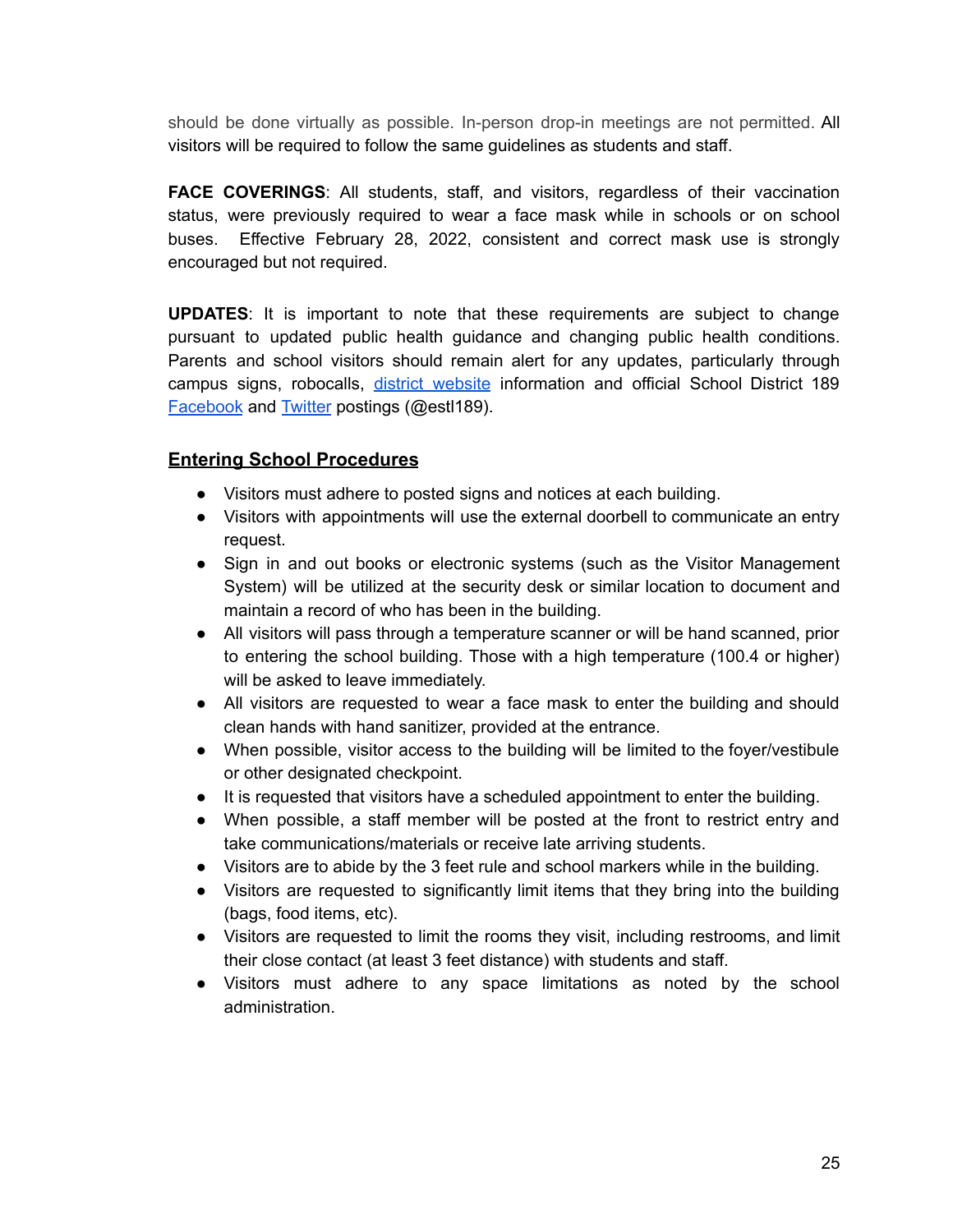#### **Parents and Parent Communication**

- Parents are required to abide by the above noted visitor school entry procedures, including social distancing and wearing face masks, regardless of their vaccination status.
- When possible, parent meetings and parent group sessions will be held virtually with Zoom or Google Hangouts to promote the safety of all.
- Parents should call or email the principal in advance to request an in-person appointment. Parents will be given a list of teacher, principal contact information when school begins. Parents who have an appointment to come into a building will be allowed entry.
- IEP and other small, pre-scheduled parent meetings may be held virtually or in-person but all must abide by the staff, student and visitor expectations.

**Parents are encouraged to notify school personnel as soon as they have a change in phone number, email or address.** School District 189 will provide frequent communication with students and families as the transition to in-person instruction and/or Blended Remote Learning Days occurs. The return to in-person instruction will involve new health and safety protocols and potentially new schedules, so that means that all schools will "over-communicate" with parents about what the return to school will look like. We also ask that parents reinforce and help explain safety protocols at home.

#### **Parent Pick-Up and Drop Off Procedures**

- Schools will determine multiple external drop off points for each grade level, especially at larger campuses.
- Parent pickup and drop off of young children will be in the designated area in the front of the school, to limit persons traveling through the building.
- Each school-designed protocol for pickup and dropoff will be distributed and communicated extensively to parents prior to the beginning of the school year.
- Standard procedure is that parents will remain only at the front entrance and will not enter the buildings to pick up or drop off students. Sign in and out books will be utilized at the security desk or similar location to maintain a record of students entering and leaving the building. The security guard will have a phone listing to call the classroom to notify that the student is being picked up early or being brought to the school late. The security guard will have tardy passes at their desk.
- Parents, guardians, or other authorized individuals should pick up sick students within a reasonable amount of time; students should not be allowed to utilize the school bus or public transportation for the return to home if they are ill.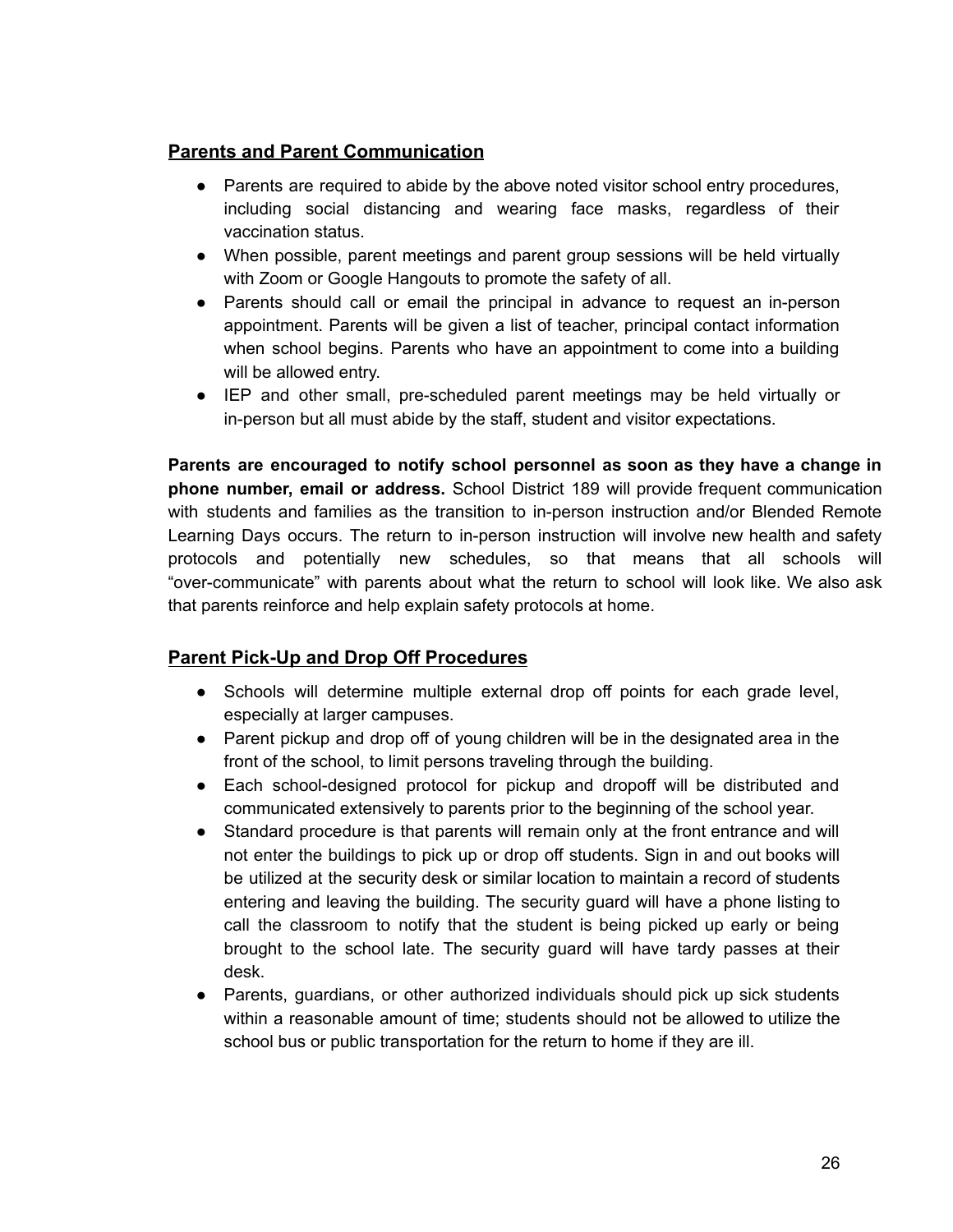#### **Volunteers**

School campuses may restrict daily attendance of volunteers and their schedule must be pre-arranged and approved by school administration. Effective July 2021, only regular volunteers who are directly serving students are authorized at the district level. Each principal has the autonomy to determine which volunteer groups can come into their schools to support students and safety during COVID. One-time volunteers will not be utilized in the buildings in the first semester unless prior approval is granted by school and district administration. All guests to campuses may be subject to participation in the Visitor Management System.

- Volunteers are required to abide by the above noted visitor school entry procedures. Face masks and other PPE is strongly encouraged and should be worn, cleaned or disposed of properly.
- A waiver or contract is to be signed by each volunteer and each partnering agency to protect the district/school prior to school entry.
- All volunteers are required to immediately notify school administration if they are diagnosed with COVID. Volunteers are also required to self-isolate and not enter schools for at least 10 calendar days if they are informed that they have come into close contact with a known person confirmed with COVID.
- Volunteers are encouraged to utilize remote learning activities to connect with students and serve our schools.

# **SECTION III: COMMUNICATION**

Communication is the key to success. District 189 is committed to strengthening communication with families through the following means.

- Letters, newsletters, grade-level and/or department communication
- Phone calls and automated calls
- School District [website](https://www.estl189.com/Page/1)
- [Communication](https://www.estl189.com/site/default.aspx?PageType=3&DomainID=4&ModuleInstanceID=19&ViewID=6446EE88-D30C-497E-9316-3F8874B3E108&RenderLoc=0&FlexDataID=672&PageID=1) in Spanish
- Local news and cable channels
- Email, text message, cell phone message and app
- Social media and other web-based programs
- Video conferences
- Feedback on student work (e.g., progress reports, projects, assignments, assessments, video conference)

It is vitally important for all families to have updated contact information so that teachers can connect with students. **Each family is asked to update their mailing address, email, and phone numbers with your child's school.** Without this updated information, students and families may miss critical and timely information. Likewise, families need contact information for principals and teachers. Should a family need to contact a school, please email the school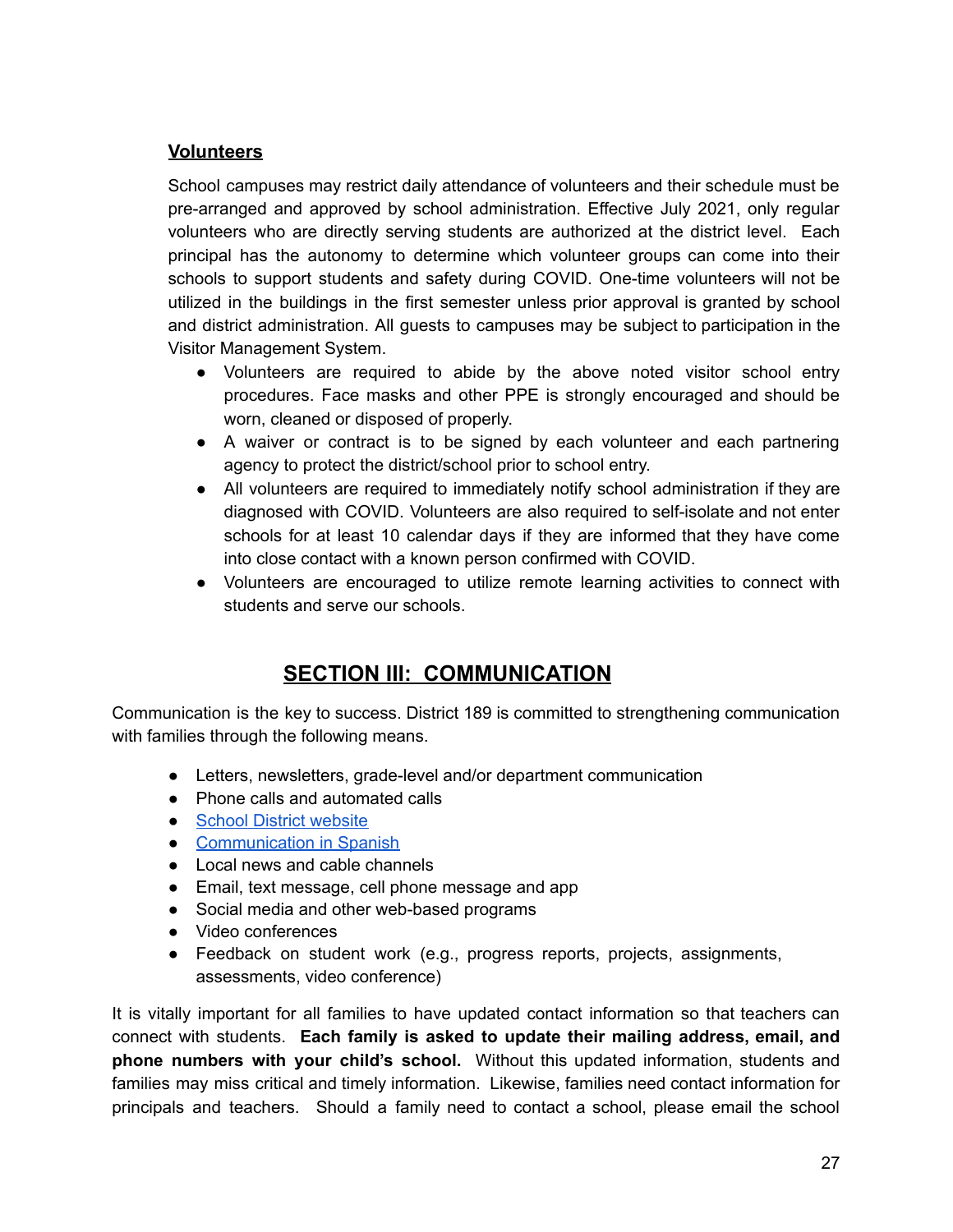principal. Please see the list of building administration with email addresses.

# **East St. Louis SD 189 - School and Building Leader Directory**

| <b>Vivian Adams Early Childhood Center (PreK)</b> | 646-3290                         |
|---------------------------------------------------|----------------------------------|
| Principal: Melanie Hood                           | melanie.hood@estl189.com         |
| Asst. Principal: Devon Bruce                      | devon.bruce@estl189.com          |
| <b>James Avant Elementary School (K-5)</b>        | 646-3870                         |
| Principal: Quanshanda Nicholson                   | quanshanda.nicholson@estl189.com |
| Assistant Principal: Tryphena Cason               | tryphena.cason@estl189.com       |
| <b>Wyvetter Younge School of Excellence (K-6)</b> | 646-3760                         |
| Principal: Dr. Brittany Green                     | brittany.green@estl189.com       |
| Assistant Principal: Delicia Ferrell              | delicia.ferrell@estl189.com      |
| Paul Laurence Dunbar Elementary School (K-4)      | 646-3840                         |
| Principal: Tifani Brown                           | tiffani.brown@estl189.com        |
| Assistant Principal: Kimberly Allen               | kimberly.allen@estl189.com       |
| <b>Annette Officer Elementary School (K-4)</b>    | 646-3970                         |
| Principal: Darla Wall                             | darla.wall@estl189.com           |
| Assistant Principal: Carnell Banner               | carnell.banner@estl189.com       |
| Katie Harper-Wright Elementary School (PreK-4)    | 646-3860                         |
| Principal: Maria White-Burton                     | maria.white-burton@estl189.com   |
| Assistant Principal: Mica Ike                     | mica.ike@estl189.com             |
| <b>Lincoln Middle School (5-8)</b>                | 646-3770                         |
| Principal: David Shanks                           | david.shanks@estl189.com         |
| Assistant Principal: Katina Griffin               | katina.griffin@estl189.com       |
| Assistant Principal: Anjanette White              | anjanette.white@estl189.com      |
|                                                   |                                  |
| <b>Mason Clark Middle School (5-8)</b>            | 646-3750                         |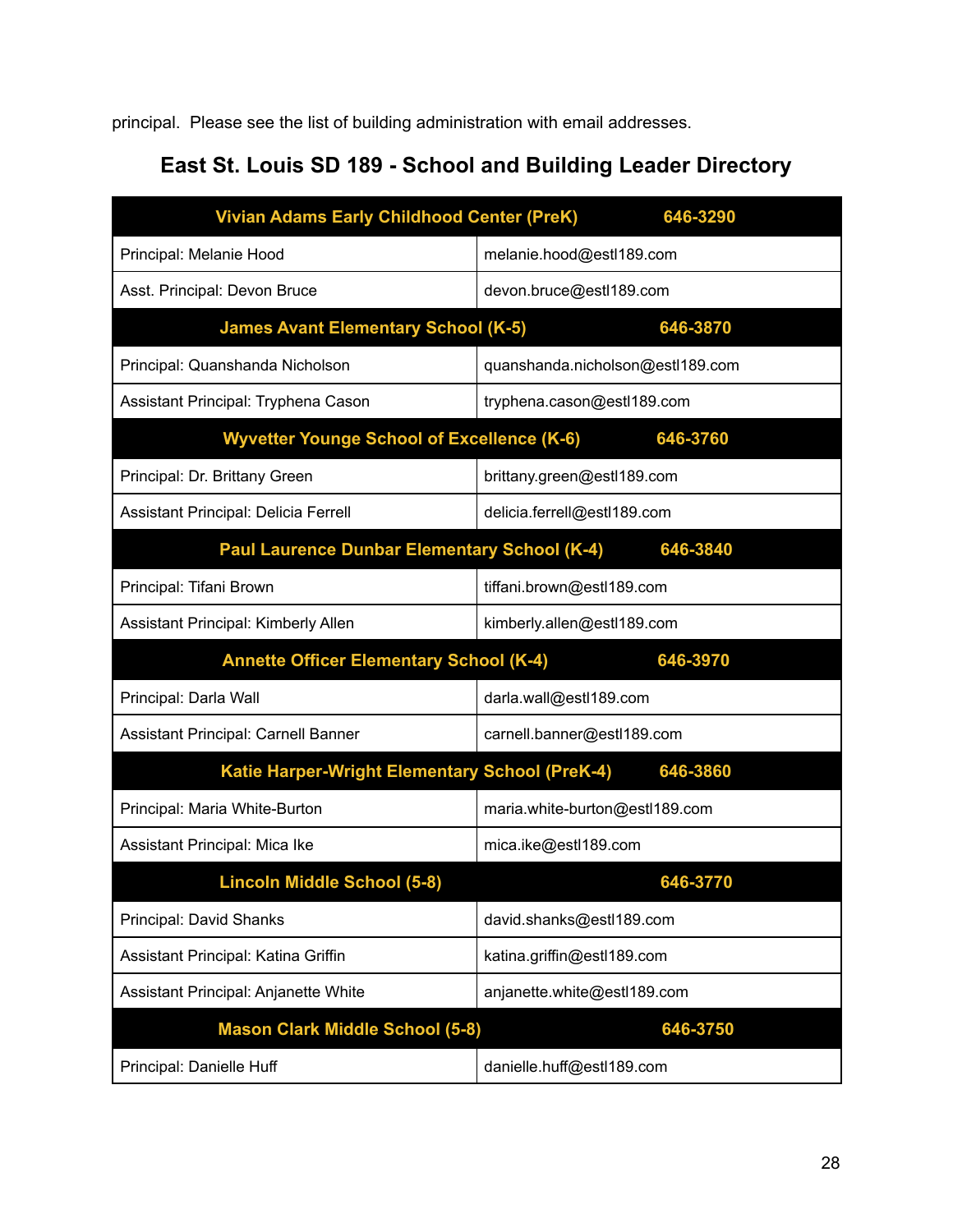| Assistant Principal: Robbie Edmond                         | robbie.edmond@estl189.com         |
|------------------------------------------------------------|-----------------------------------|
| <b>Assistant Principal: Roshion McKinley</b>               | roshion.mckinley@estl189.com      |
| <b>Gordon Bush Alternative School for Education (6-12)</b> | 646-3930                          |
| Principal: Darnell Spencer                                 | darnell.spencer@estl189.com       |
| Assistant Principal: Lena Dye                              | lena.dye@estl189.com              |
| East St. Louis Senior High School (9-12)                   | 646-3700                          |
| Interim Principal: Alonzo Nelson                           | alonzo.nelson@estl189.com         |
| Associate Principal: Kimberly Jones-Riley                  | kim.jones-riley@estl189.com       |
| <b>Assistant Principal: Sharif Ford</b>                    | sharif.ford@estl189.com           |
| Assistant Principal: Renaldo Jackson                       | renaldo.jackson@estl189.com       |
| Assistant Principal: Audrey Jackson-Luster                 | audrey.jackson-luster@estl189.com |

# **MAINTAINING CONNECTEDNESS TO THE COMMUNITY**

Schools have an opportunity at this unique moment in history to strengthen relationships with families. Schools are encouraged to provide families with ample opportunities to ask questions and receive guidance on school protocols and remote learning activities. Despite facing significant challenges during this pandemic, parents are engaging in their children's education. Parents are and will be critical partners in helping students recover from learning loss and in making academic gains over the course of the school year.

#### **Support Programs (Social-Emotional and Community)**

School District 189 continues to work with community partners to provide resources for students, and families, during this health crisis. In addition, [community](https://www.estl189.com/site/default.aspx?PageType=3&DomainID=4&ModuleInstanceID=19&ViewID=6446EE88-D30C-497E-9316-3F8874B3E108&RenderLoc=0&FlexDataID=675&PageID=1) resources that support the mental and physical health of our community are noted and updated on our website.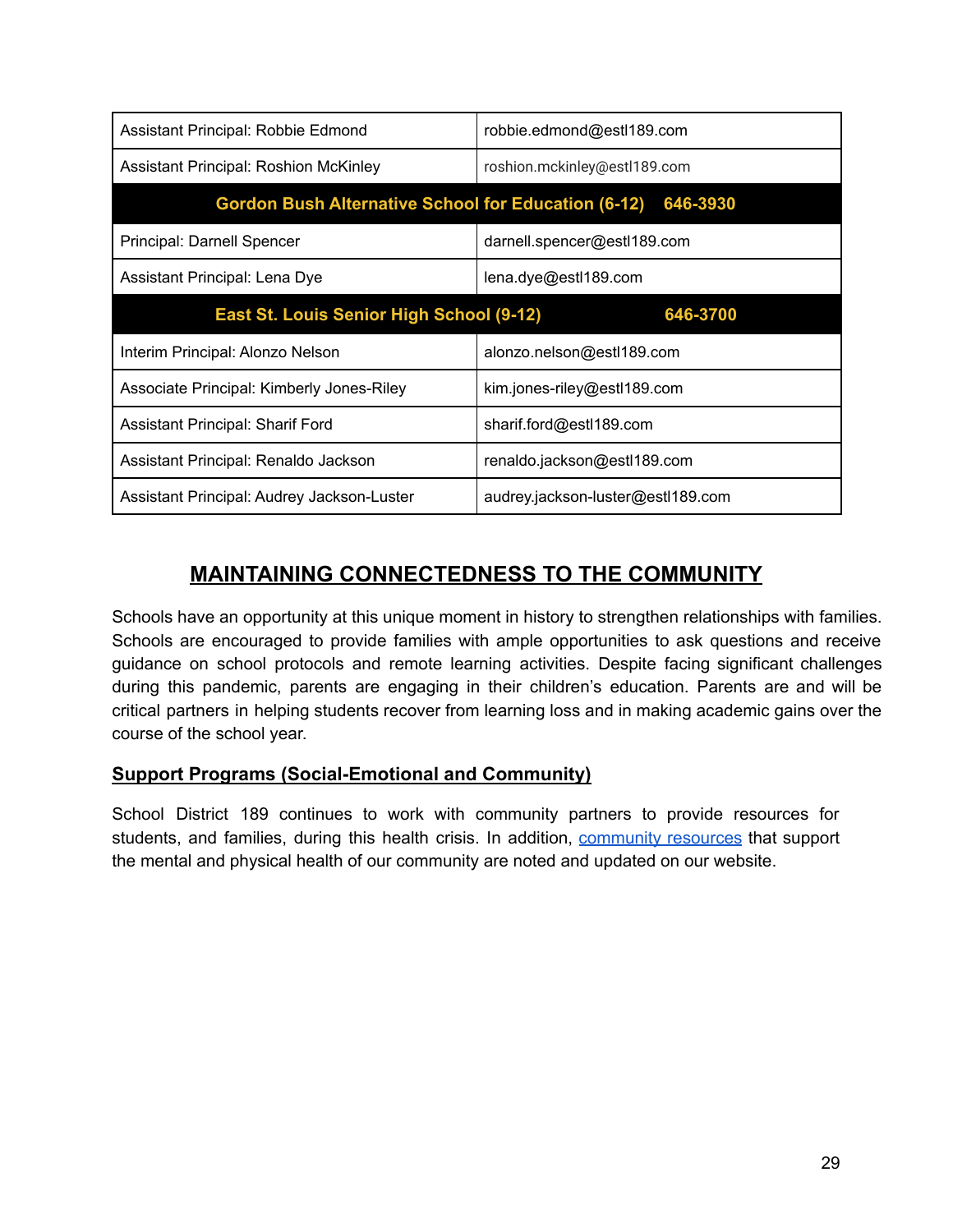#### **EAST ST. LOUIS SCHOOL DISTRICT 189 QUARANTINED LEARNER SCHOOL/FAMILY/STUDENT COMPACT**

Dear Students and Families,

During the 2021-2022 school year, quarantined students will experience a time of school at home. During their quarantine period students will be responsible for conducting themselves as though they are in school daily. The following describes the importance of attending your online sessions everyday.

- Attendance will be taken daily and does count towards your daily average attendance.
- Grades will be taken in the standard format; All assignments will be counted.
- Any absences must be accompanied by a doctor's statement or a parent letter.
- Extreme absenteeism is not allowed.

In short, you must attend your online sessions daily to be successful in your school work. In order to ensure that you are successful, we all work together, please see the outlined responsibilities. You will be asked to complete a signature page agreeing to these procedures.

| Parent(s)                                                                                                                                                                                                                                                                                                                                                                                                                                                                                                                             | <b>Students</b>                                                                                                                                                                                                                                                                                                                                                                                      | Teacher(s)                                                                                                                                                                                                                                                                                                                                                                                                                                                                                                                       |
|---------------------------------------------------------------------------------------------------------------------------------------------------------------------------------------------------------------------------------------------------------------------------------------------------------------------------------------------------------------------------------------------------------------------------------------------------------------------------------------------------------------------------------------|------------------------------------------------------------------------------------------------------------------------------------------------------------------------------------------------------------------------------------------------------------------------------------------------------------------------------------------------------------------------------------------------------|----------------------------------------------------------------------------------------------------------------------------------------------------------------------------------------------------------------------------------------------------------------------------------------------------------------------------------------------------------------------------------------------------------------------------------------------------------------------------------------------------------------------------------|
| Provide a designated<br>workspace for students at<br>home with material.<br>Communicate with the<br>teacher and school if there<br>are any family changes or<br>needs.<br>Engage your child(ren) in<br>remote learning during the<br>assigned hours and ensure<br>they log on daily.<br>Review the assigned activities<br>list and ensure a quiet<br>workspace for students.<br>Support your child(ren) in<br>submitting all assignments.<br>Ensure that your child(ren) is<br>safe with camera's covered<br>during off school hours. | Communicate your needs to<br>your parents and teachers.<br>Log on daily when you are<br>scheduled for class.<br>Submit assignments weekly.<br>Come prepared with material,<br>etc.<br>Monitor grades and feedback.<br>Secure login information.<br>Take care of the chromebook<br>and other school materials while<br>at home.<br>Participate on camera when<br>prompted.<br>Mute when not speaking. | Provide consistent feedback<br>to families and students.<br>Provide timely feedback on<br>assignments.<br>Prepare any materials<br>necessary for quarantine<br>students.<br>Remain available during<br>school and office hours for<br>communication.<br>Support parents with<br>information on how to submit<br>work.<br>Offer multiple pathways for<br>work submission.<br>Share a posted listing of<br>assignments for parents and<br>students.<br>Prepare engaging lessons<br>with whole, small group and<br>individual work. |